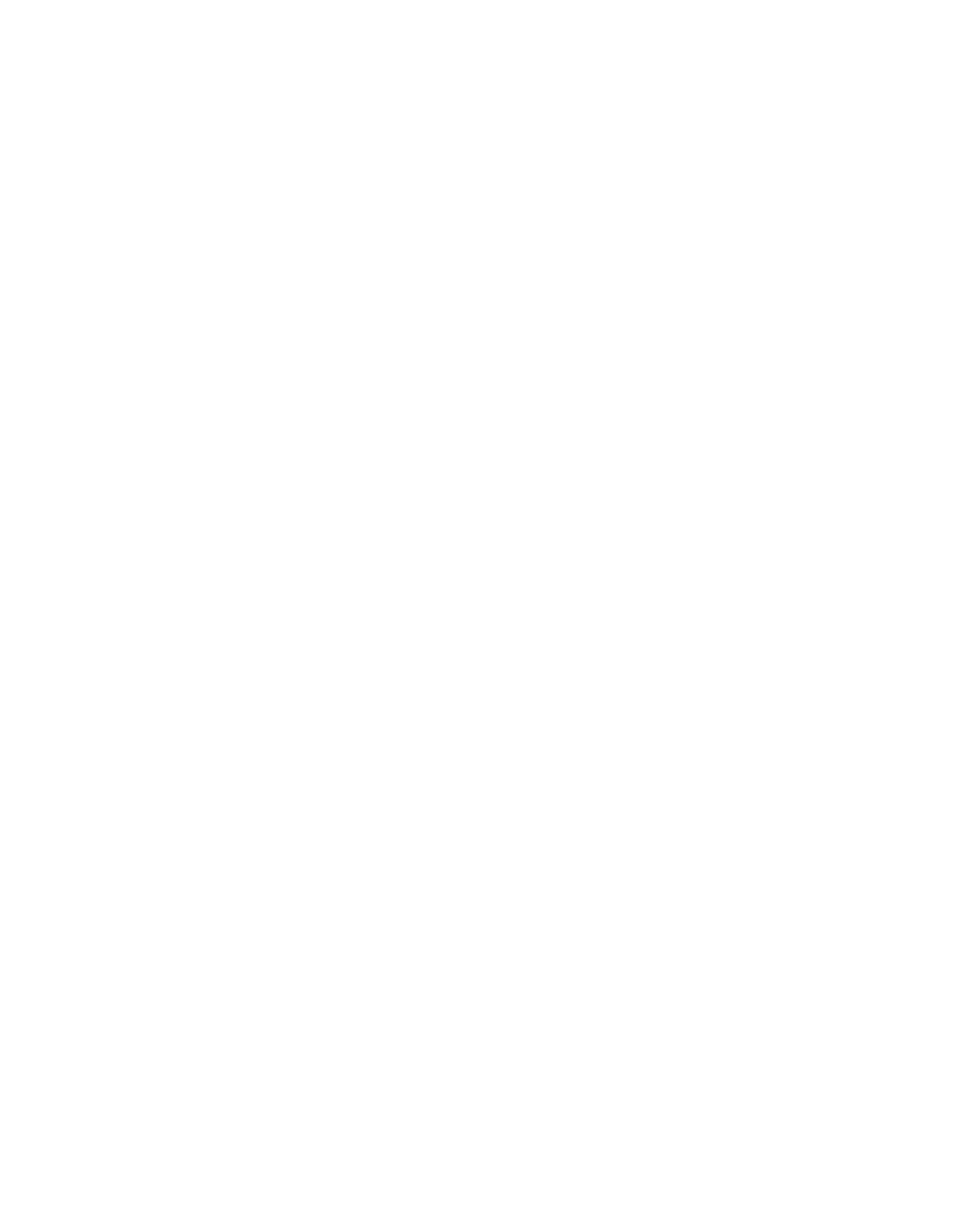## **FY 2002 PROGRAM GUIDANCE TABLE OF CONTENTS**

## I. INSTREAM FLOW IDENTIFICATION AND PROTECTION

# ONGOING PROJECTS

| 8               | Recovery Program Gage Operation  I-1                            |
|-----------------|-----------------------------------------------------------------|
| 9               | Water Right Acquisition Consultant  I-1                         |
| $CAP-4c$        |                                                                 |
| 19h             |                                                                 |
| 67              |                                                                 |
| 70              | Colorado Instream Flow Protection  I-1                          |
| 71              |                                                                 |
| $CAP-11$        | Grand Valley Water Management  I-1                              |
| $CAP-14$        |                                                                 |
| 19 <sub>b</sub> |                                                                 |
| 85              |                                                                 |
|                 |                                                                 |
|                 |                                                                 |
|                 |                                                                 |
| 86              |                                                                 |
| 104             | Fluctuating Flow Effects on Overwintering Pikeminnow  I-2       |
| 108             | Determination of winter use and seasonal instream flow needs of |
|                 |                                                                 |
|                 |                                                                 |
|                 | ONGOING PROJECTS NEEDING REVISION                               |
| 85              |                                                                 |
|                 | 85b Green/Yampa Sediment Montoring  I-3                         |
| CAP-9           | Yampa/Gunnison/Tributaries Management Plans  I-3                |
|                 | <b>NEW PROJECTS</b>                                             |
|                 |                                                                 |
|                 |                                                                 |
|                 |                                                                 |
|                 |                                                                 |
|                 | COMPLETED/DISCONTINUED PROJECTS                                 |
| 71a             |                                                                 |
|                 | 94/CAP-24 Duchesne Coord. Reservoir & Facility Operations. 1-8  |
|                 |                                                                 |
|                 | CAP-30 Gunnison River Water Demand Study  I-8                   |
| 84              |                                                                 |
|                 |                                                                 |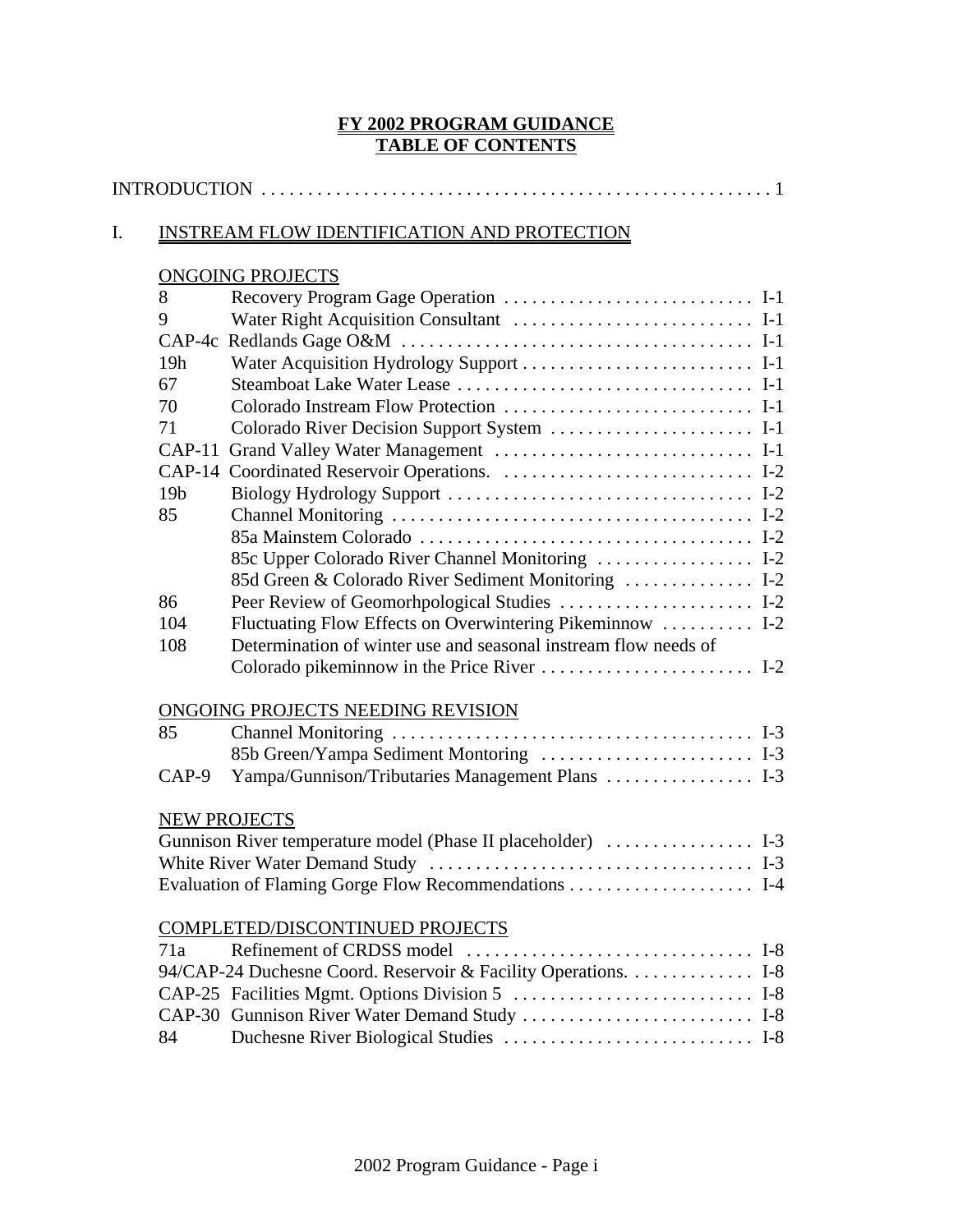## II. HABITAT RESTORATION

# ONGOING PROJECTS

#### ONGOING PROJECTS NEEDING REVISION

| 75      |                                                                                                              |  |
|---------|--------------------------------------------------------------------------------------------------------------|--|
| $CAP-6$ |                                                                                                              |  |
|         |                                                                                                              |  |
|         |                                                                                                              |  |
|         |                                                                                                              |  |
|         |                                                                                                              |  |
|         | Land Acquisition $\dots \dots \dots \dots \dots \dots \dots \dots \dots \dots \dots \dots \dots \dots \dots$ |  |
|         |                                                                                                              |  |
|         |                                                                                                              |  |
|         |                                                                                                              |  |

## NEW PROJECTS

| Evaluation of Pikeminnow Entrainment in Diversion Structures  II-2 |  |
|--------------------------------------------------------------------|--|
|                                                                    |  |

#### COMPLETED/DISCONTINUED PROJECTS

## III. REDUCE NONNATIVE FISH AND SPORTFISH IMPACTS

#### ONGOING PROJECTS

| 87b |                                   |
|-----|-----------------------------------|
| 89  |                                   |
|     |                                   |
|     |                                   |
| 106 |                                   |
| 109 |                                   |
|     |                                   |
|     |                                   |
|     |                                   |
|     | ONGOING PROJECTS NEEDING REVISION |

| 98 |  |
|----|--|
|    |  |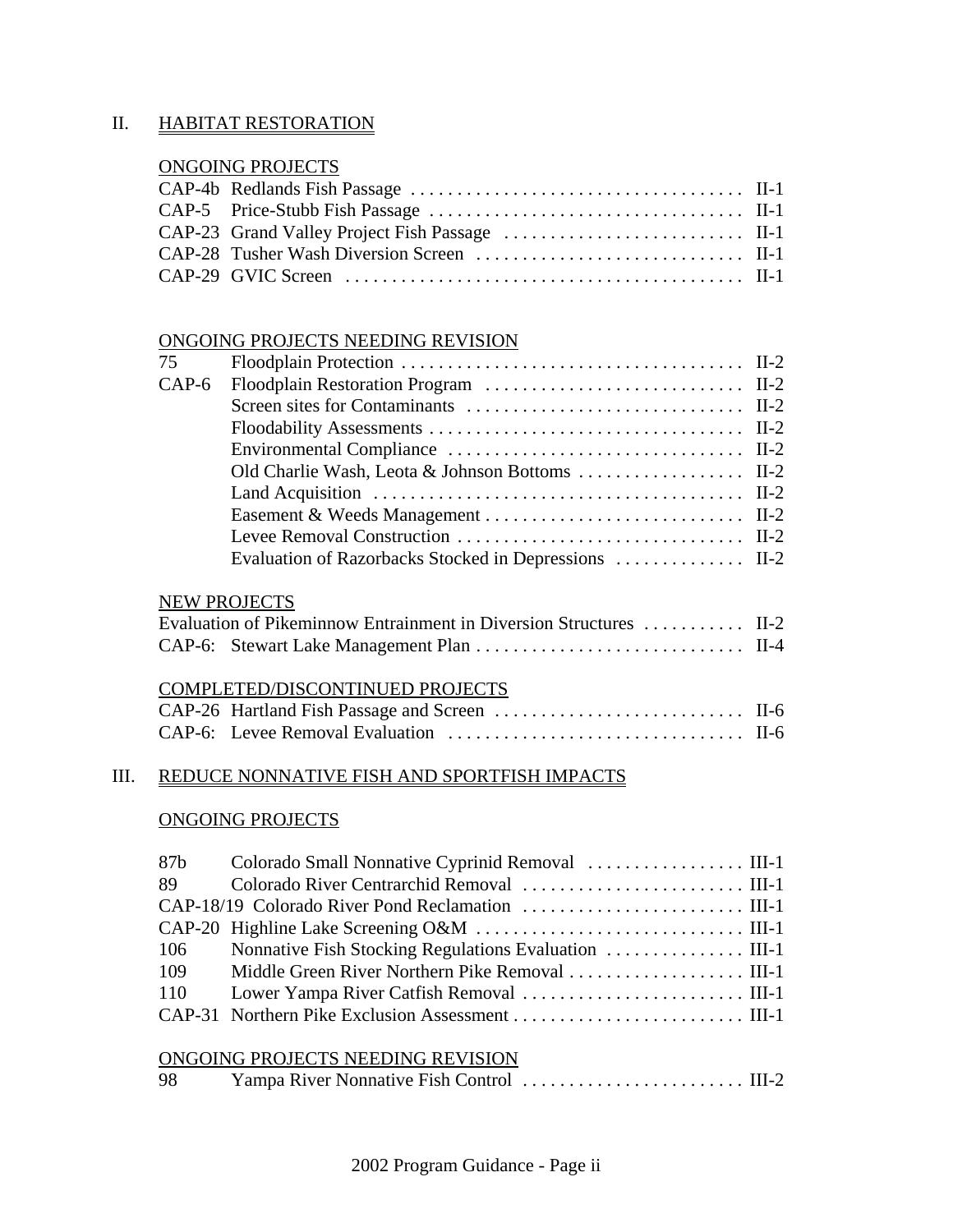|     |                      | <b>NEW PROJECTS</b><br>Evaluation of Warmwater Sportfish Escapement from Starvation Resv.  III-3                                                                                                                                                                                                                       |
|-----|----------------------|------------------------------------------------------------------------------------------------------------------------------------------------------------------------------------------------------------------------------------------------------------------------------------------------------------------------|
|     | 87a                  | <b>COMPLETED/DISCONTINUED PROJECTS</b>                                                                                                                                                                                                                                                                                 |
| IV. |                      | PROPAGATION & GENETICS MANAGEMENT                                                                                                                                                                                                                                                                                      |
|     | $CAP-7$<br>105       | <b>ONGOING PROJECTS</b>                                                                                                                                                                                                                                                                                                |
|     | 29                   | ONGOING PROJECTS NEEDING REVISION                                                                                                                                                                                                                                                                                      |
|     | 25                   | <b>COMPLETED/DISCONTINUED PROJECTS</b>                                                                                                                                                                                                                                                                                 |
| V.  |                      | RESEARCH, MONITORING, & DATA MANAGEMENT                                                                                                                                                                                                                                                                                |
|     | 15<br>16<br>22<br>50 | <b>ONGOING PROJECTS</b><br>Interagency Standardized Monitoring Program  V-1<br>22F Colorado pikeminnow larval abundance<br>22I Middle Green River Pikeminnow Population Estimate V-1<br>22J Lower Green River Pikeminnow Population Estimate  V-1<br>22K Desolation/Grey Canyons Humpback Chub Population Estimate V-1 |
|     | 111                  | <b>NEW PROJECTS</b>                                                                                                                                                                                                                                                                                                    |
|     | 22                   | <b>COMPLETED/DISCONTINUED PROJECTS</b><br>22A1 Pikeminnow Population Monitoring<br>22A3 Black Rocks Humpback Population Estimate  V-4<br>22A4 Yampa Humpback Population Estimate  V-4                                                                                                                                  |
|     | 112                  | Longnose Sucker Larvae & Computer Interactive Key  V-4                                                                                                                                                                                                                                                                 |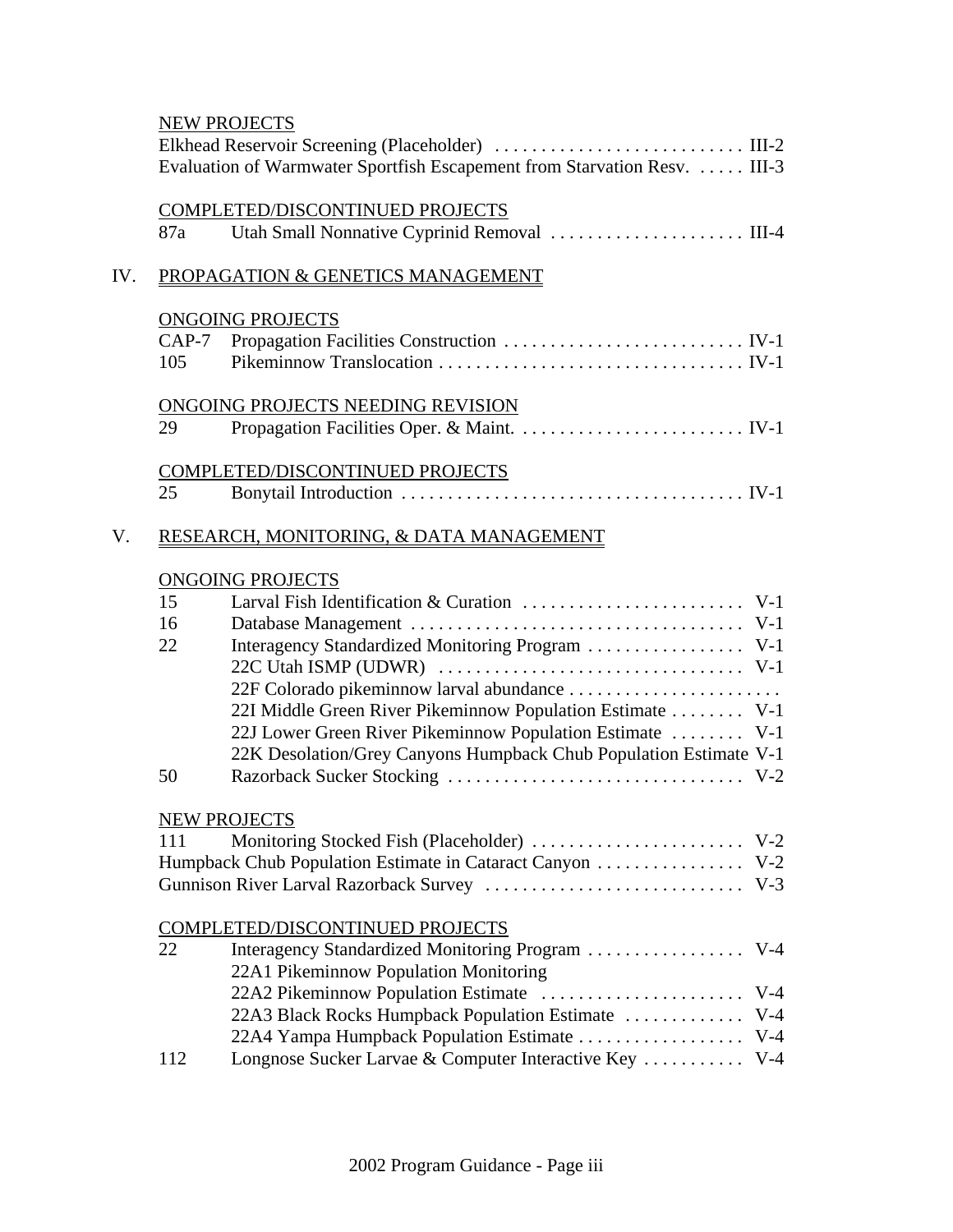# I. INFORMATION, EDUCATION, & PUBLIC INVOLVEMENT

# ONGOING PROJECTS NEEDING REVISION

| 12 |                                       |  |
|----|---------------------------------------|--|
|    | <b>Public Involvement Activities:</b> |  |
|    |                                       |  |
|    |                                       |  |
|    |                                       |  |
|    |                                       |  |
|    |                                       |  |
|    |                                       |  |

# COMPLETED/DISCONTINUED PROJECTS

# VII. PROGRAM MANAGEMENT

|                | <b>ONGOING PROJECTS</b> |  |
|----------------|-------------------------|--|
|                |                         |  |
| 2              |                         |  |
| 3              |                         |  |
| $\overline{4}$ |                         |  |
| $\mathfrak{S}$ |                         |  |
|                |                         |  |
|                |                         |  |
|                |                         |  |
|                |                         |  |

APPENDIX B: 2002 BUDGET ESTIMATE TABLE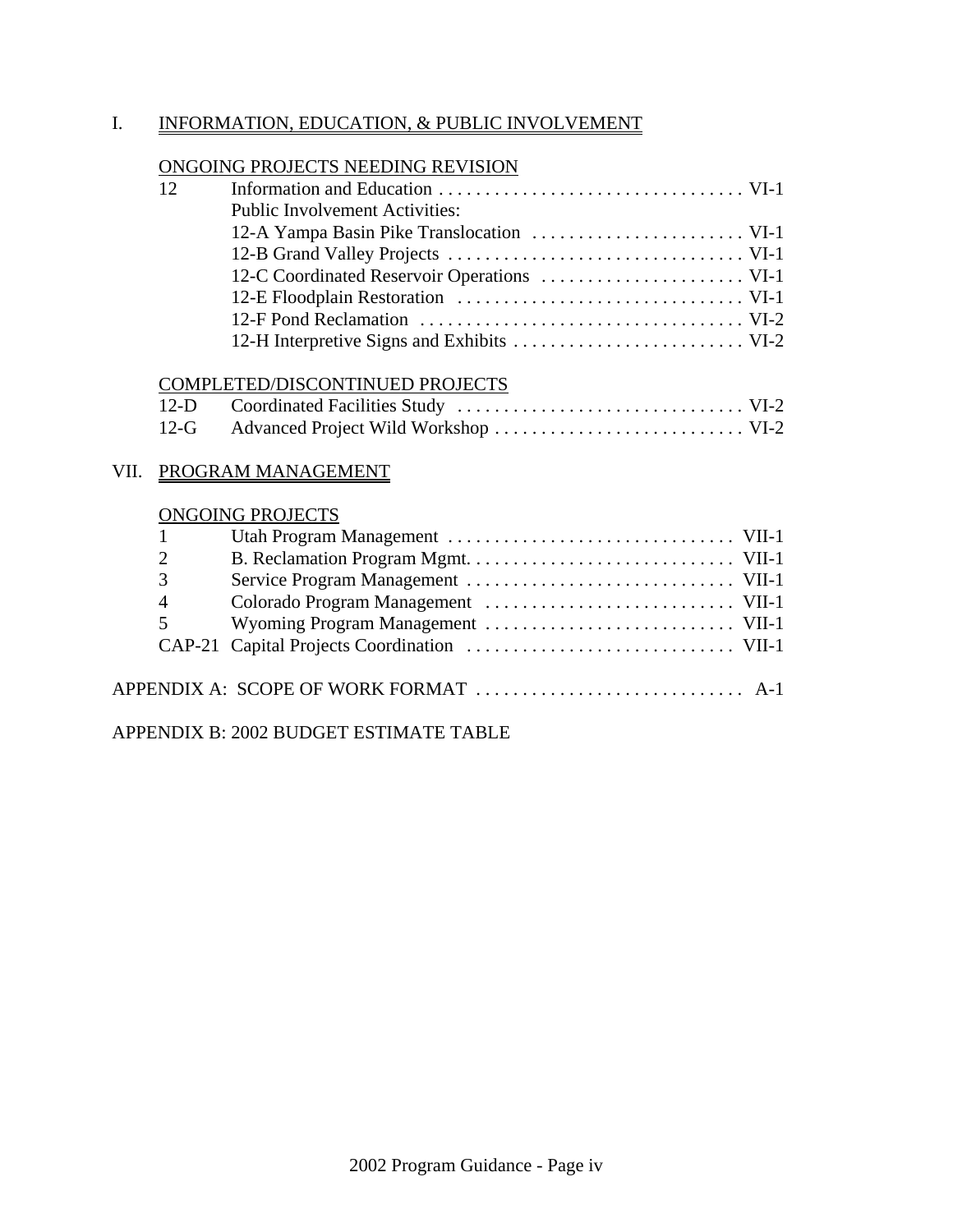# **INTRODUCTION**

This is the guidance for development of the Recovery Program's FY 2002 Work Plan. The Program Director's office developed this guidance on the basis of the Recovery Program's Recovery Action Plan (RIPRAP) and input from Program participants. The guidance was subsequently reviewed, modified, and approved by the Program's technical, Management, and Implementation committees. The RIPRAP identifies all the activities currently believed necessary and feasible to recover the endangered fish in the Upper Basin. Thus, annual Program guidance is closely tied to the RIPRAP.

Like the RIPRAP, the guidance is organized by recovery element. Within each recovery element, guidance is provided for ongoing, ongoing-revised, and new projects. Projects to be completed in or discontinued after FY 2001 also are listed. Ongoing projects are those previously approved for out-year funding for which goals/objectives, methods, cost, and expected outcome have not changed significantly. Scopes of work for these projects should require only minor updates. Ongoing-revised projects are those previously approved for outyear funding for which goals, objectives, methods, cost, or expected outcome have changed significantly (as outlined in the guidance), thus their scopes of work may require more changes. New projects are those not previously approved for out-year funding and completely new scopes of work will be developed for these.

This FY 2002 guidance requests proposals for FY 2002 activities; proposed scopes of work are requested for each of the projects listed in this guidance. Scopes of work should be prepared according to the format in Appendix A. Please review this format carefully, especially the explanatory text printed in italics. Scopes of work which do not contain the information requested will be returned to the principal investigator for revision. This could prevent the scope from receiving FY 2002 funding consideration because of the tight work plan development schedule. The format is available electronically by request to angela\_kantola@fws.gov.

To allow time for outside peer review, scopes of work for most new projects will be due to the appropriate Program coordinator (see list at the end of this section) in WordPerfect or Word format by electronic mail NO LATER THAN March 20, 2001 (unless otherwise noted due to a late addition). New projects in this category are:

- White River water demand study
- Evaluation of Flaming Gorge flow recommendations
- Evaluation of pikeminnow entrainment in diversion structures
- Stewart Lake management plan
- Evaluation of escapement of nonnative fishes from Starvation Reservoir
- Evaluation of razorback sucker reproduction in the Gunnison River
- Cataract Canyon humpback chub population estimate

For your information, the evaluation form that will be used by the Recovery Program in evaluating new scopes of work may be found at http://www.r6.fws.gov/crrip/soweval2.htm. The evaluation form used by the Recovery Program in reviewing and commenting on final draft project reports may be found at http://www.r6.fws.gov/crrip/rprv.htm; the proper format for final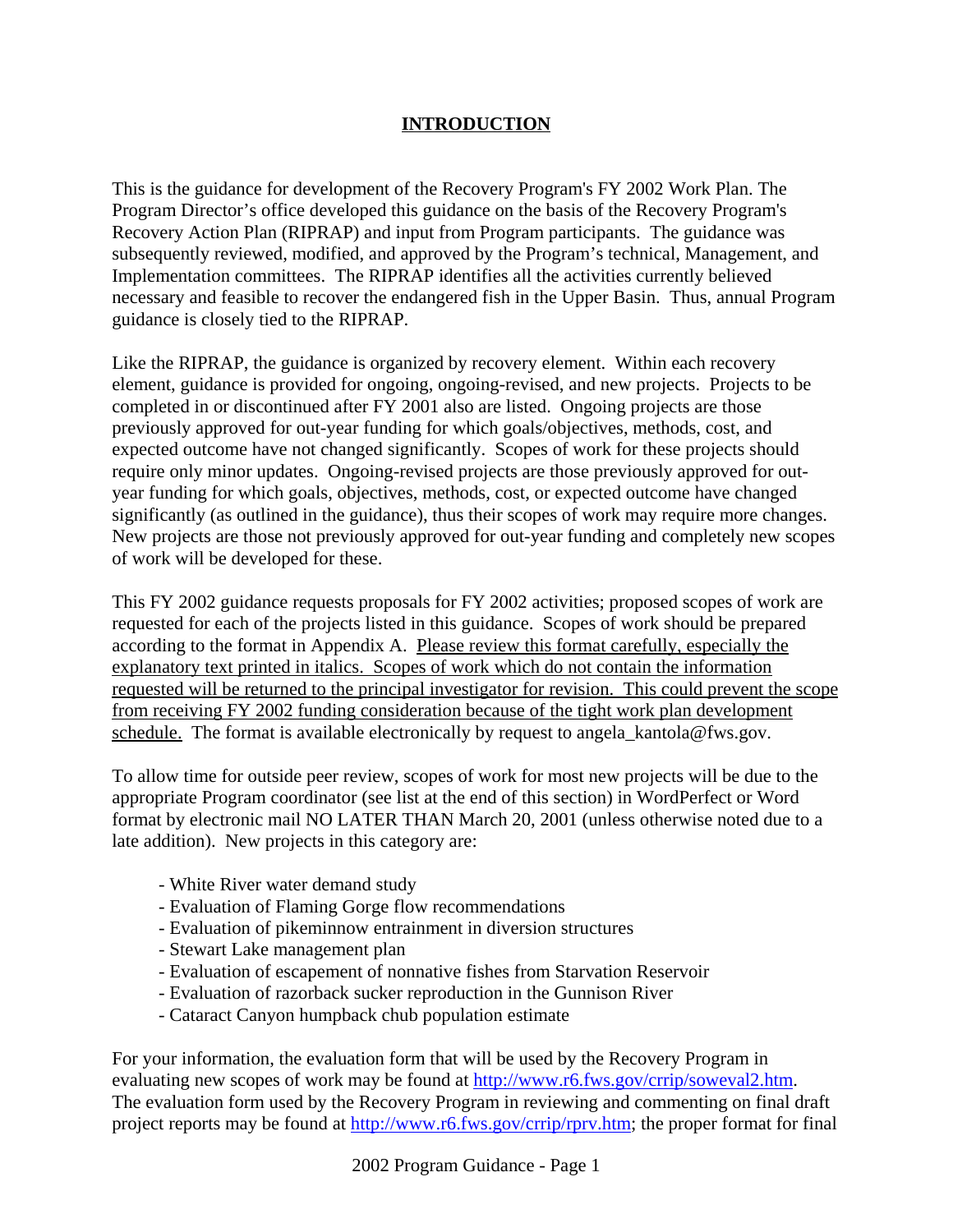draft reports that are submitted to the Biology Committee for review and approval is at http://www.r6.fws.gov/crrip/rptfmt.htm; and the Biology Committee review process for final draft reports is at http://www.r6.fws.gov/crrip/finbcrpt.htm.

Scopes of work for ongoing and ongoing-revised biological and water acquisition projects (under recovery elements I-V) are due NO LATER THAN April 20, 2001 (this includes scopes of work for capital-funded projects). Submit new, ongoing-revised, and ongoing scopes of work for these projects to the appropriate Program coordinator (see list at end of this page) in WordPerfect or Word format by electronic mail. IN ADDITION, submit a courtesy electronic or hard copy of new and ongoing-revised biological scopes of work to each member of the Biology Committee and water acquisition scopes of work to each member of the Water Acquisition Committee. If you wish, you may provide this courtesy copy by posting it to the fws-coloriver listserver. (The technical committees do not need to see ongoing scopes of work until later in the work plan review process, and these will be sent to them by the Program Director's office.)

The following three projects listed as "NEW PROJECTS" in this guidance are "placeholders" which depend on the outcome of work being conducted in FY 2001. Principal investigators for these projects should work with the appropriate coordinator regarding their FY 2002 scopes of work.

- Gunnison River temperature model
- Elkhead Reservoir screening (unless this is done in 2001)
- Monitoring stocked fish

Scopes of work for information & education projects (under recovery element VI) also are due April 20, 2001, and should be submitted in WordPerfect or Word format to Debbie Felker (debbie\_felker@fws.gov).

Program management scopes of work (under recovery element VII) are due by June 29, 2001 (in WordPerfect or Word format by electronic mail to angela kantola@fws.gov).

Upon receipt of the proposed scopes of work, the Program Director's office will begin working (with technical advisory panels and principal investigators) to review and refine the scopes of work and develop a recommended technical annual work plan. This recommended work plan and refined scopes of work will be submitted by the Program Director to the technical committees for review on June 18. Technical committee comments are then due to the Program Director and the Management Committee by July 20. The recommended Program management work plan also is due from the Program Director to the Management Committee at this time. The Management Committee will meet in early August to discuss the recommended work plans and approve projects for the Draft FY 2002 Work Plan. The Draft Work Plan will be submitted to the Implementation Committee for review by August 17. The Implementation Committee will meet in September and the final FY 2002 Work Plan and final scopes of work will be distributed in the first quarter of FY 2002.If you have any questions about this guidance or the FY 2002 work plan development process, please contact Angela Kantola at 303/969-7322, ext 221, or the appropriate coordinator: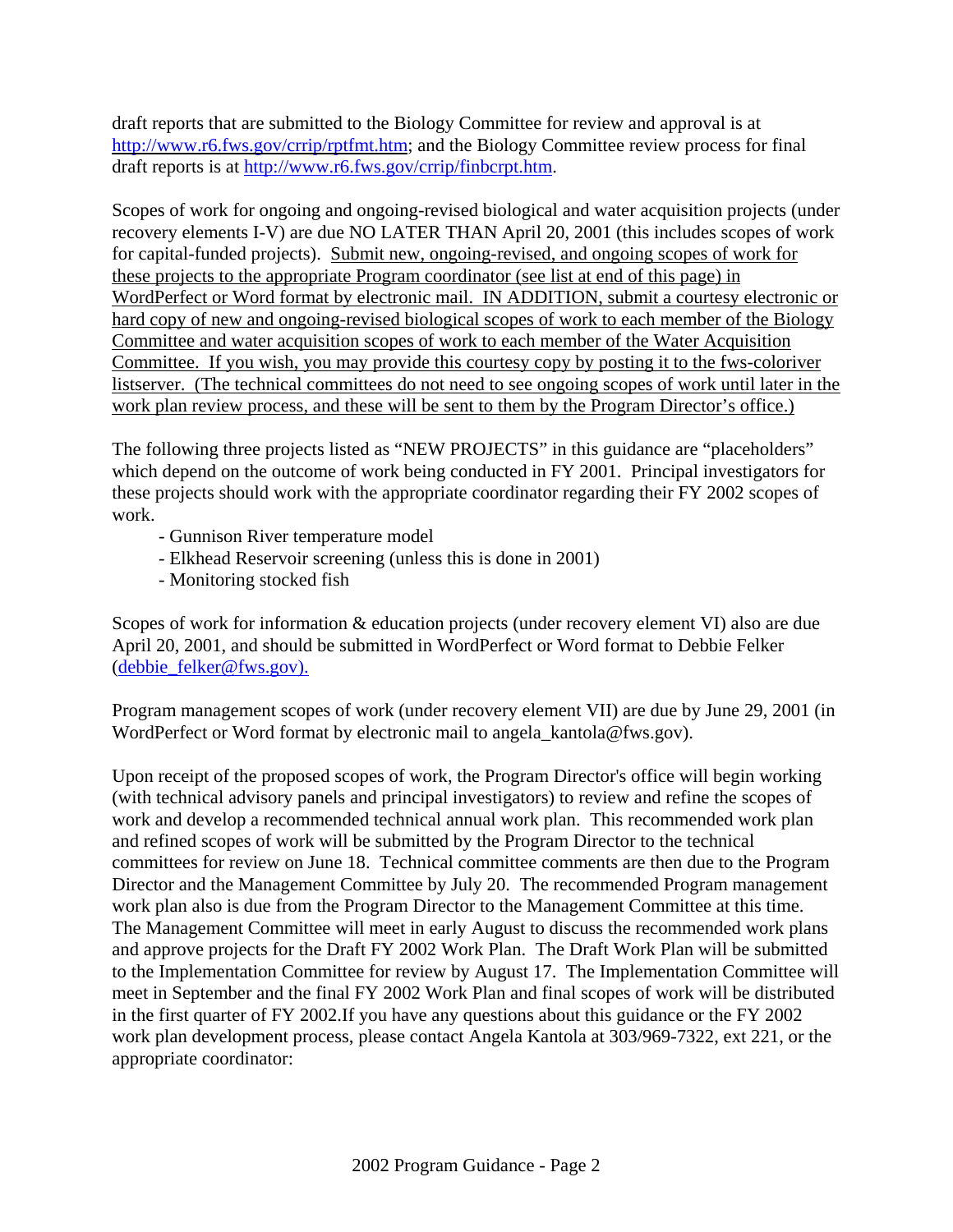Instream flow protection and nonnative fish control -

Biological studies: Gerry Roehm 303/969-7322 ext. 272, gerry\_roehm@fws.gov;

Water acquisition activities: George Smith 303/236-5322 ext. 235, george smith@fws.gov Habitat restoration - Pat Nelson 303/969-7322 ext. 226, pat\_nelson@fws.gov

Genetics and propagation, monitoring/research/life history - Tom Czapla 303/969-7322 ext. 228, tom\_czapla@fws.gov

Information, education, and public involvement - Debbie Felker 303/969-7322 ext. 227, debbie\_felker@fws.gov

Program management - Angela Kantola 303/969-7322 ext. 221, angela\_kantola@fws.gov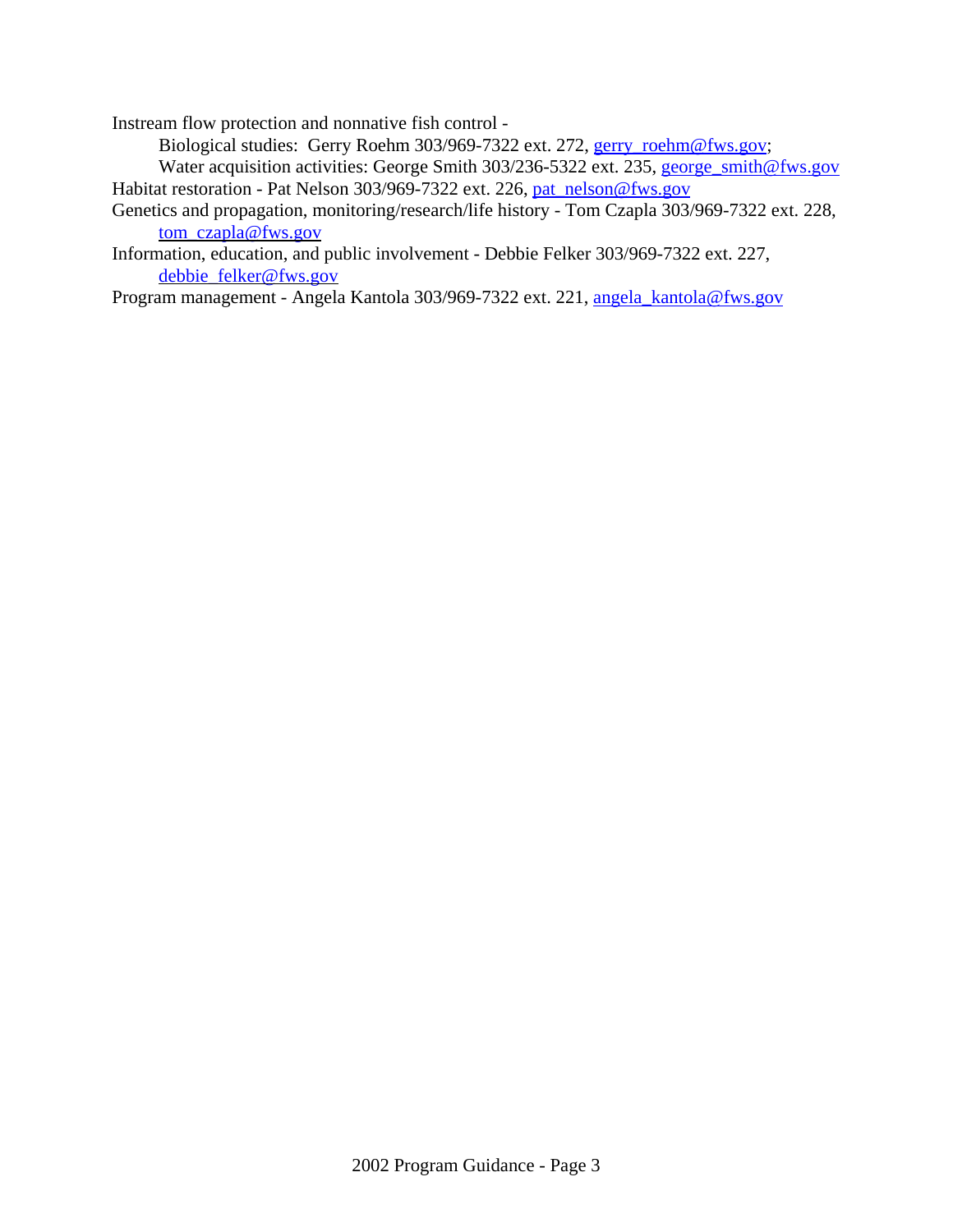## **I. INSTREAM FLOW IDENTIFICATION AND PROTECTION**

Instream flow activities in FY 2002 will be directed toward: 1) ongoing flow, temperature, and channel/sediment monitoring; 2) augmenting flows in the Colorado and Yampa rivers to help meet Service flow targets; and 3) continued determination of flow needs and available flows.

| PROJ.          |        | <b>PROJECTED</b>    |
|----------------|--------|---------------------|
| $N\mathcal{C}$ | TITLE. | <b>FY 02 BUDGET</b> |

#### *ONGOING PROJECTS*

#### **8 RECOVERY PROGRAM GAGE O&M** \$53,000 Supports several actions to identify, deliver, and protect instream flows on the Colorado, Green, Yampa, Duchesne, and Price rivers. Previously gages were cost-shared with USGS, but the Recovery Program will assume the full cost beginning in FY 02.

#### **9 WATER RIGHT ACQUISITION CONSULTANT** Up to \$10,000 Supports actions as needed to identify and protect flows on the Colorado, Green, and Yampa rivers.

#### **CAP-4C REDLANDS GAGE O&M** \$10,000 Reclamation's support of continued operation of the Redlands Fish passage structure and provision of data for minimum flow requirements.

# 19H WATER ACQUISITION HYDROLOGY SUPPORT \$53,000

The Service's Division of Water Resources collects hydrology data, administers contracts, and develops data used by the Water Acquisition Committee to assess instream flow protection.

**67 STEAMBOAT LAKE WATER LEASE \$65,000** Lease of water from Steamboat Lake to augment late summer flows in the Yampa River. The term and amount of the lease are being renegotiated; and the Program will pay only for the amount of water released.

## **70 COLORADO INSTREAM FLOW PROTECTION** TBD

CWCB activities to protect instream flows in the Colorado and Yampa river basins.

# **71 COLORADO RIVER DECISION SUPPORT SYS.** TBD

CWCB uses CRDSS to assess legal and physical availability of water and Compact considerations for protection of instream flows in the Colorado and Yampa river basins.

## **CAP-11 GRAND VALLEY WATER MANAGEMENT** \$1,118,000

Completion of construction on the Grand Valley Water Management Project to provide additional water for the 15-Mile Reach of the Colorado River.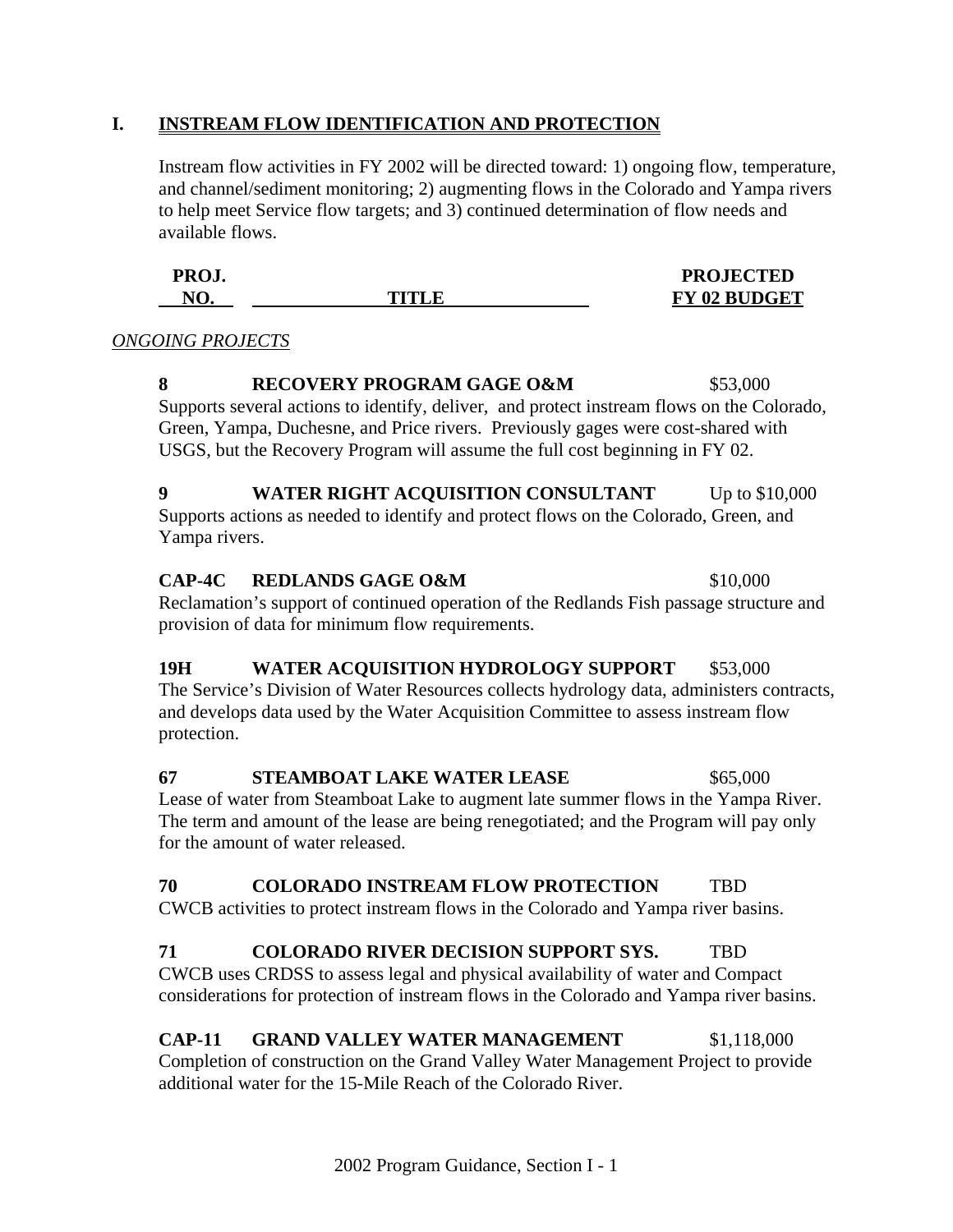## **CAP-14/ COORDINATED RESERVOIR OPERATION** \$ shown in **PIP-12C** Section VI

Voluntary coordination of reservoirs in the upper reaches of the Colorado River to provide spring peak flows to the 15-Mile Reach.

# **19B BIOLOGY HYDROLOGY SUPPORT \$55,500**

The Service's Division of Water Resources provides hydrology and temperature data used by Program investigators working to develop and refine instream flow recommendations.

# **85 CHANNEL/SEDIMENT MONITORING**

# **85a** MAINSTEM COLORADO \$0

Final report on channel monitoring work conducted to refine and verify results of earlier geomorphic studies and provide more specific information on the effects of coordinated reservoir releases. Funds for the final report were provided in FY 2001.

## 85c UPPER COLORADO RIVER \$15,800

Monitors embeddedness of gravel and cobble substrates in the upper Colorado River and samples invertebrates to quantify the biological link between physical substrate characteristics and food base production.

## **85d GREEN RIVER** \$35,000

Time-series monitoring of deposition and erosion at the Jensen razorback sucker spawning bar on the Green River to quantify sediment dynamics and relate them to physical and biological processes creating razorback sucker habitat.

## **86 GEOMORPHOLOGY PEER REVIEW** Up to \$10,000

As-needed peer review of scopes of work and draft final reports containing a geomorphological component.

## **104 FLUCTUATING FLOW EFFECTS ON YOUNG OVERWINTERING PIKEMINNOW \$99,800**

Estimation of over-winter survival and movement of age-0 Colorado pikeminnow as related to stage fluctuations in the Green River below Flaming Gorge dam.

## **108 WINTER USE & SEASONAL FLOW NEEDS OF PIKEMINNOW IN THE PRICE RIVER** \$40,000

Development of year-round flow recommendations to protect Colorado pikeminnow in the Price River at their current levels.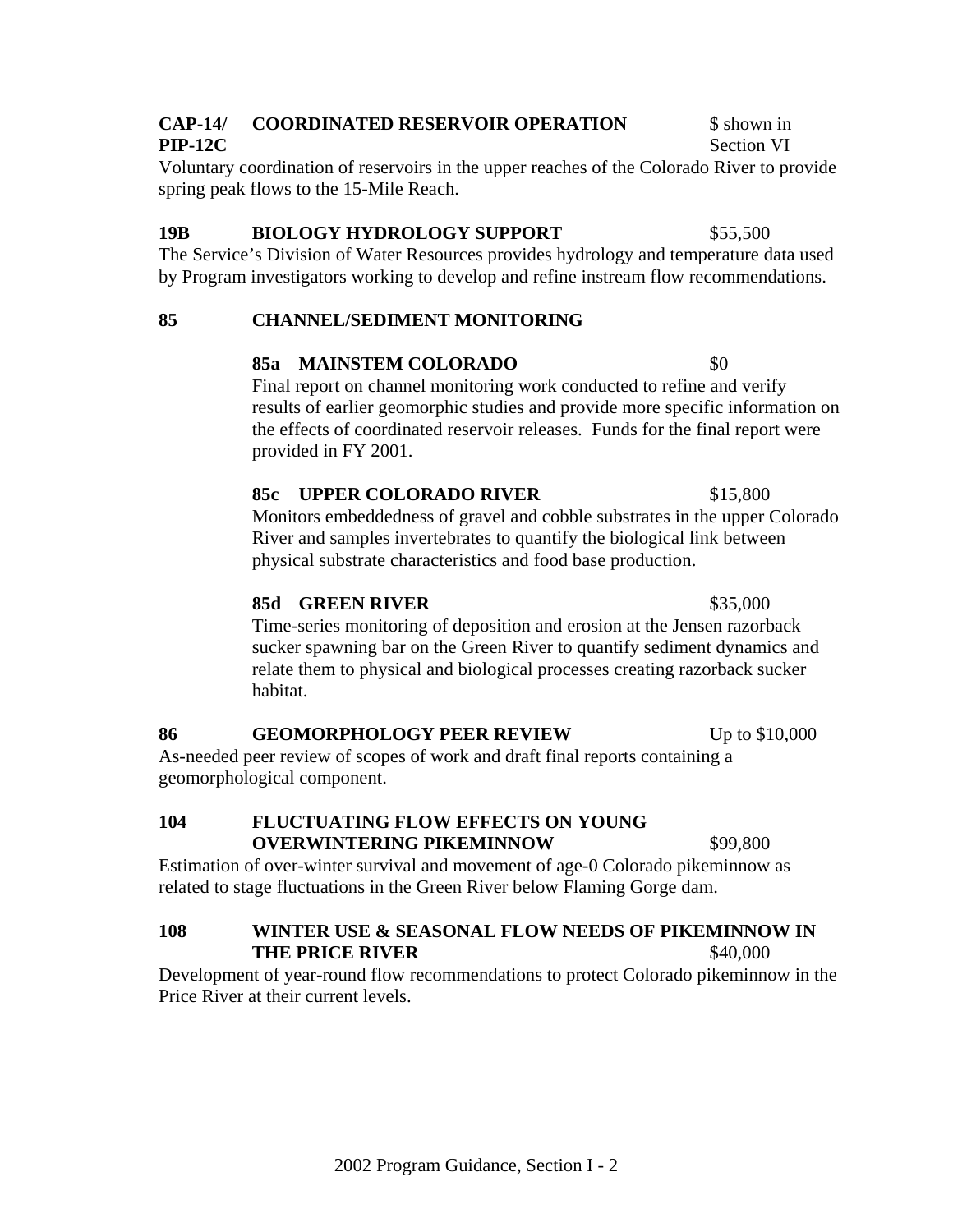**85 CHANNEL/SEDIMENT MONITORING** 85b GREEN/YAMPA/LITTLE SNAKE \$45,000 Placeholder. The study begun in FY 98 [CAP-9(12)] will end in FY 01; however further collect of suspended sediment and bedload samples in the Green, Yampa, and Little Snake rivers will be recommended. In outyears, this project will be part of a habitat monitoring project.

**CAP-9 YAMPA/GUNNISON/TRIB. MGMT. PLAN/PBO** \$590,000 Implementation of the Yampa Endangered Fish and Water Management Plan (\$500,000 placeholder) and continued development of Gunnison River and other tributary management plans and programmatic biological opinions (PBO).

#### *NEW PROJECTS*

**107 GUNNISON RIVER TEMPERATURE MODEL \$70,000** Placeholder for Phase II (modeling) should FY 01 results indicate a potential for temperature enhancements below the Aspinall Unit dams to benefit the endangered fish.

#### **WHITE RIVER WATER DEMAND STUDY**

**RIPRAP Item Number:** Green River Action Plan, White River. I.A.1 Develop a work plan (Management Plan) for protection of flows. The proposed study is a prerequisite to development of a Management Plan and Programmatic Biological Opinion process for the White River.

**General Project Title**: Identification of present and future water needs for human uses in the White River Basin

**Rationale/Problem Statement:** The study will develop a projection of future depletions for a 50-year planning period. The depletions will be categorized by type of use and justification for how the depletion numbers were developed will be included as a part of the study. This information is expected to be used as a baseline for agreements to be negotiated as part of a White River Basin Programmatic Biological Opinion process.

**Project Goals:** The goal of the effort is to develop a water demand projection which can be the basis for the development of a White River Management Plan.

**Recommended Approach/Methods:** The study team will utilize existing projections of future water use and population growth and standard water use estimating procedures to synthesize estimates of water demand in the basin at a date 50 years in the future. Additional information on the study methods and approach is contained in the description of tasks below.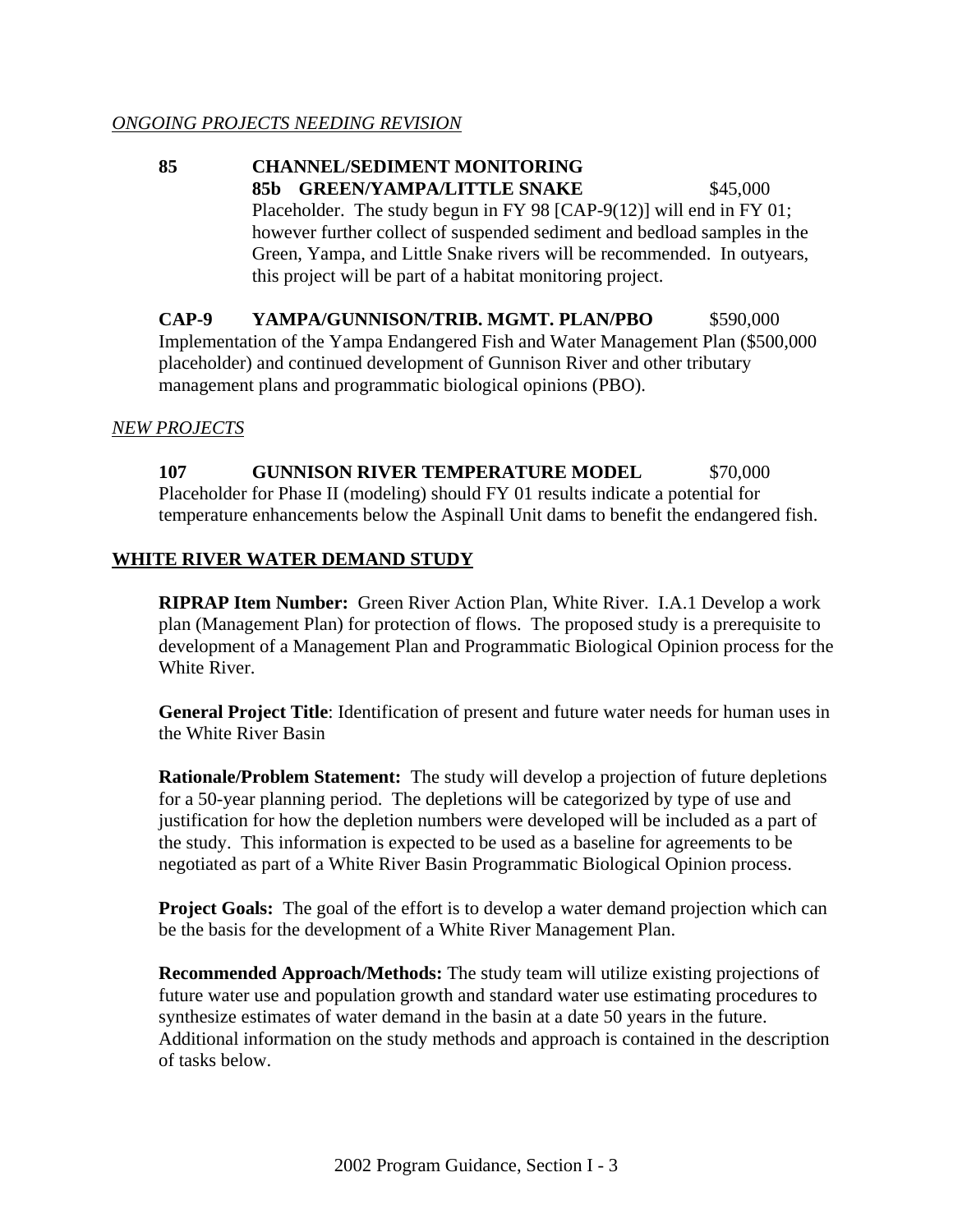#### **Task Description and Schedule:**

- A. Identify date of baseline depletions currently included in CDSS to establish a "Base Case" as a starting point for the planning period.
- B. Identify segments to include (agricultural, M&I, rural domestic, mining, etc.).
- C. Identify, contact & visit (if needed) information sources (may include city/town/county planners, Colorado state demographer, CO Department of Local Affairs, Colorado Water Conservation Board, Colorado River Water Conservation District, and others).
- D. Estimate future depletions using a process which may involve the following steps:
	- 1. Use existing water use/diversion/consumptive use (CU) projections where available; extend those projections where necessary to cover the 50-year planning period;
	- 2. Extend population projections using the same or other growth rates (from state demographer's existing 25-year projection);
	- 3. Use population projections for other areas (rural areas) with standard/accepted water use estimating values to estimate depletions.
- E. Develop several growth scenarios which bracket the future potential development in the basin.
- F. Develop a report detailing sources of information, assumptions, estimating process, and findings.

**Schedule:** FY 2002 Work to be completed by September 30, 2002.

**Estimated Cost Range:** \$10,000 - \$20,000

# **EVALUATE FLAMING GORGE FLOW RECOMMENDATIONS**

**RIPRAP Item Number**: Green River Action Plan I.D. Evaluate and revise as needed flow regimes to benefit endangered fish populations.

**General Project Title**: An evaluation of the effects of recent (1997 - 2001) flows on the fish community in Lodore and Whirlpool Canyons of the Green River

## **Rationale / Problem Statement**:

In FY01, the Recovery Implementation Program (RIP) revised the RIP Recovery Action Plan to include evaluation and revision, as needed, of flow regimes to benefit the endangered fish populations throughout the Upper Colorado River Basin. Flaming Gorge Flow and Temperature Recommendations ro Endangered Fishes in the Green River Downstream of Flaming Gorge Dam (Green River Flow and Temperature Recommendations) were approved by the RIP this fiscal year and are currently awaiting NEPA and ESA compliance. However, during the past 5 years many aspects of those recommendations have been implemented on an experimental basis. The primary purpose of this program guidance is to direct researchers to develop a SOW to determine the effects of those flow and temperature recommendations on the fish community in Lodore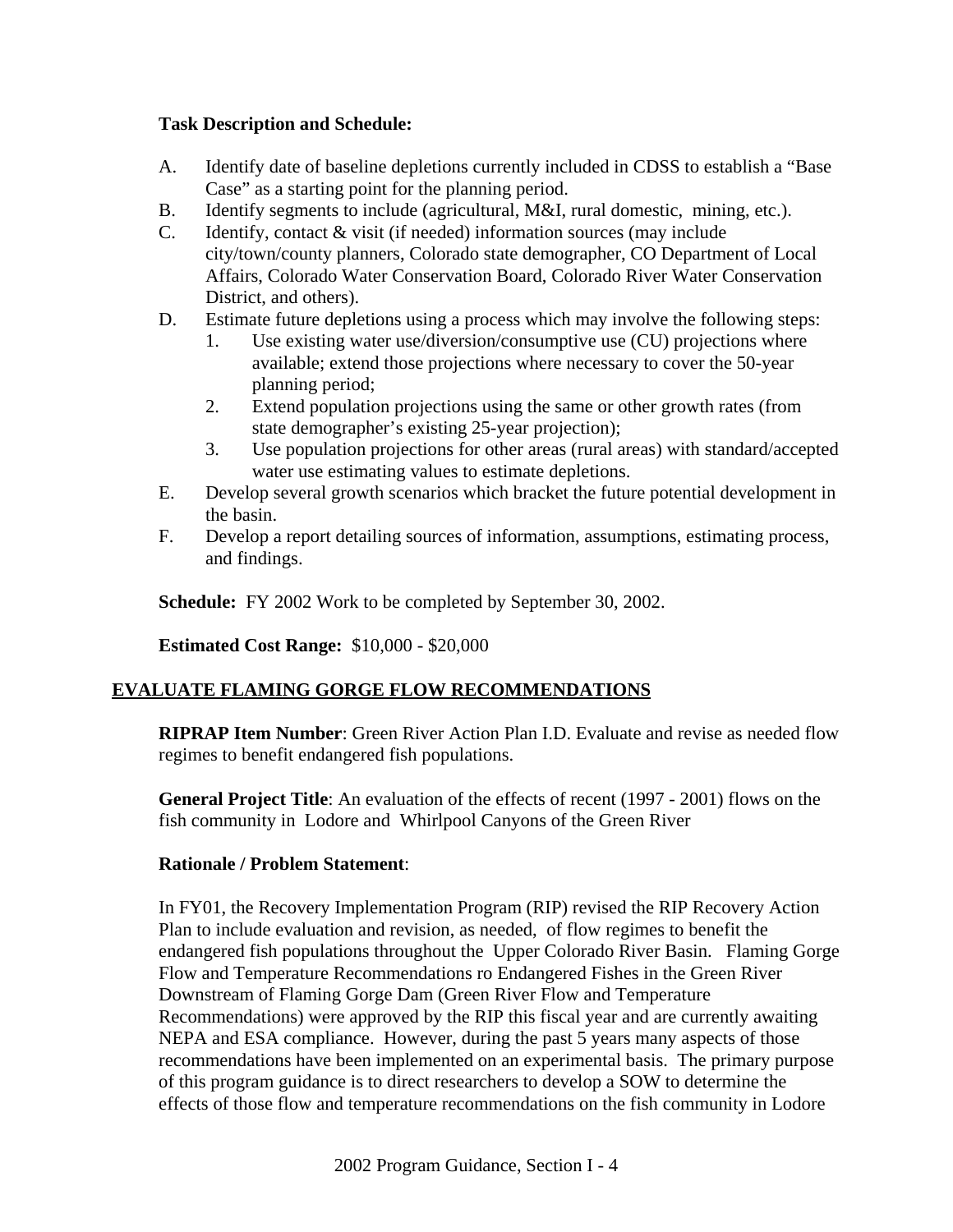and Whirlpool Canyons of the Green River and recommend how to monitor effects into the future. The secondary purpose of this program guidance is to determine the distribution of humpback chub population in Whirlpool Canyon to serve as the basis for future monitoring efforts. Future monitoring (i.e. population estimation), if deemed necessary, will be needed to evaluate the contribution of the Whirlpool Canyon population of humpback chub to the overall recovery of the species.

## *LODORE*

The Green River through Lodore Canyon has not be sampled on an annual basis, but fortunately has been sampled at very opportune times. Descriptions of the fish community are available prior to regulation (pre-1962), immediately following construction of Flaming Gorge Dam (1964-1966; Vanicek et al. 1970), and following the installation of temperature control device to warm releases (1978-1980; Holden and Crist 1981). The most recent investigations (1994-1996; Bestgen and Crist 2000) were conducted to determine the effect of flow and temperature recommendations as proposed in the 1992 Biological Opinion. In their analysis, Bestgen and Crist (2000) document trends in the fish community by comparing their contemporary sampling (1994-1996) with the historical data sets. Two recommendations that came from that study were: 1) manipulate Flaming Gorge Dam releases to more closely approximate natural flow and temperature, and 2) monitor the fish community and habitat particularly if the recommended flow and temperature regimes are implemented (with specifics identified).

Five years have passed since the fish community in Lodore Canyon has been sampled. Since that time flow and temperature recommendations for the Green River have been approved by the RIP (Muth et al. 2000). Those recommendations will not be fully implemented until ESA and NEPA compliance are complete. However, they have been partially implemented in recent years on an experimental basis with spring peak releases in excess of 10,000 cfs in 1999, and in excess of 8000 cfs in 1997 and low, steady summer base flows (~1000 cfs ) were released during the summer of 2000. Preliminary data suggest that main channel temperatures in excess of 20°c were achieved in Lodore Canyon in July and August 2000.

The Green River through Lodore Canyon is directly impacted by Flaming Gorge operations. In their flow recommendation report (Muth et al. 2000) the authors recognized "uncertainties", one of which is potential shifts in the Lodore Canyon fish community. Data gathered in this study will provide an assessment of the experimental flows and establish a process to evaluate the Green River Flow and Temperature Recommendations in the future. This initiates an adaptive management process (along with other ongoing studies downstream) of addressing "uncertainties" which may lead to refining flows needed for recovery of the species. As postulated by Bestgen and Crist (2000) the following shifts (list not complete) in the fish community in Lodore Canyon may have occurred due to warmer main channel temperatures and a more natural hydrograph: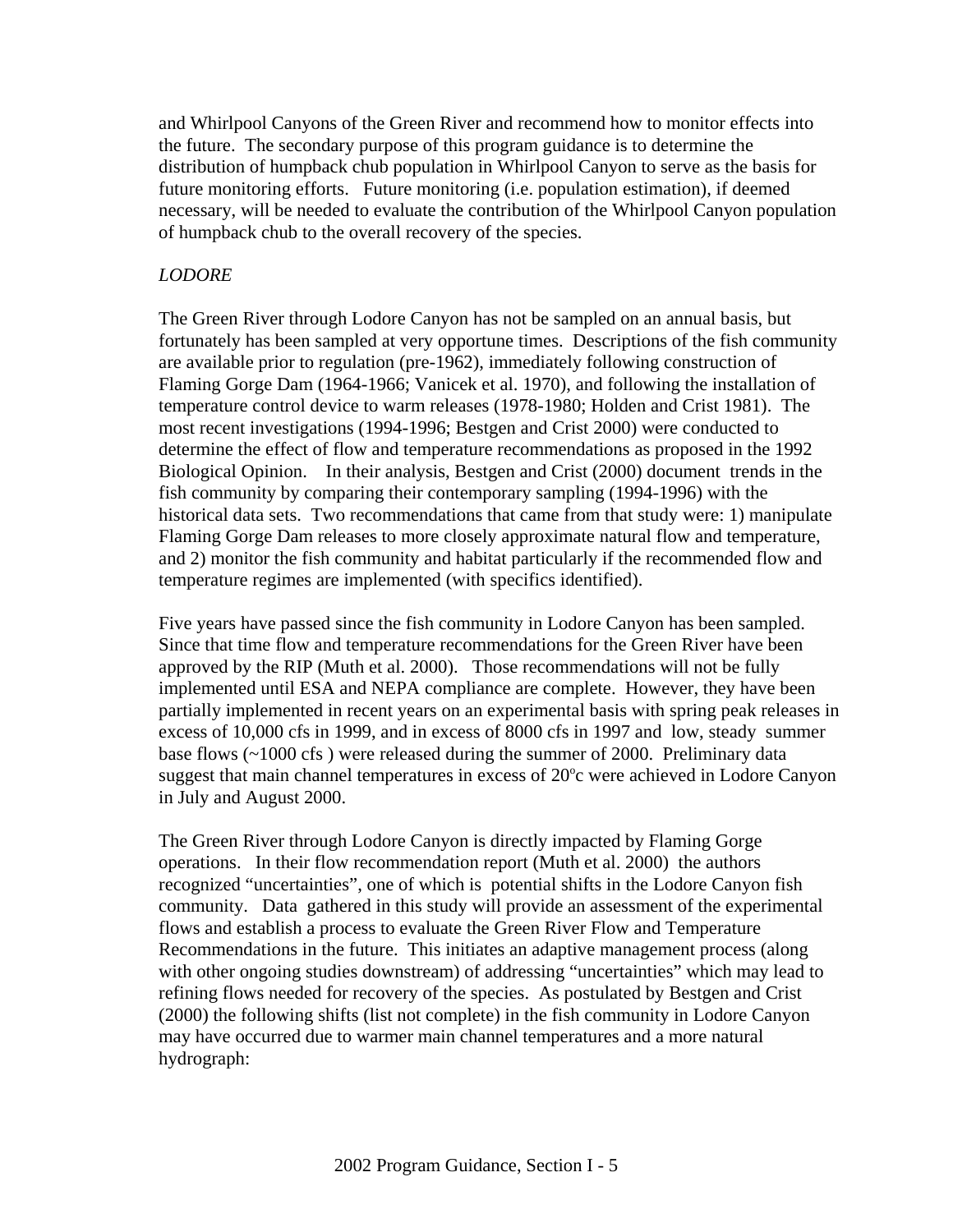## **Potential Positive Effects**

Native Species

- ! Colorado pikeminnow increased abundance, expanded distribution upstream, potential spawning (ripe male pikeminnow collected in the lower canyon in 2000).
- Native chubs increased roundtail abundance and distribution upstream, increased roundtail spawning. Immigration of humpback chub from the Yampa or Whirlpool Canyon.
- Native suckers increased distribution and abundance, increased reproduction and recruitment; decreased hybridization with non-native white suckers.

Non-native Species

- ! Non-native salmonids decreased abundance and distribution
- ! Non-native cyprinids decreased abundance and distribution of redside shiners.
- ! Northern pike decreased abundance and distribution

## **Potential Negative Effects**

Native Species

! A return to more natural flows and temperatures in Lodore Canyon may result in a decreased abundance and distribution of mountain whitefish and mottled sculpin. However, a decrease in these cooler water species and the concomitant increase in the warmer water natives would likely signal a return to a more natural assemblage of native species in this stretch of river.

Non-native species

- ! Non-native cyprinids: increased abundance and distribution of red shiner, sand shiner, fathead minnow, and carp .
- ! Catfishes: increased abundance and distribution of channel catfish and black bullhead
- ! Bass and sunfish: increased abundance and distribution

# *WHIRLPOOL*

Located immediately downstream of the Green and Yampa Rivers confluence, flow and temperatures in Whirlpool Canyon are also affected by releases from Flaming Gorge Dam. Temperature recommendations (Muth et al 2000) were in part derived to benefit the native fish in Whirlpool Canyon.

A concerted effort to sample the fish community in Whirlpool Canyon has not been conducted in recent times. The following discussion excerpted from the recent Humpback Chub Recovery Goal document (SWCA 2000) highlights this data gap and a need for future work:

*Natural expansion of the Yampa Canyon population* (of humpback chub) *could occur downstream into reaches of the Green River in Whirlpool and Split Mtn Canyons, and possibly upstream of the Yampa/Green confluence into Lodore*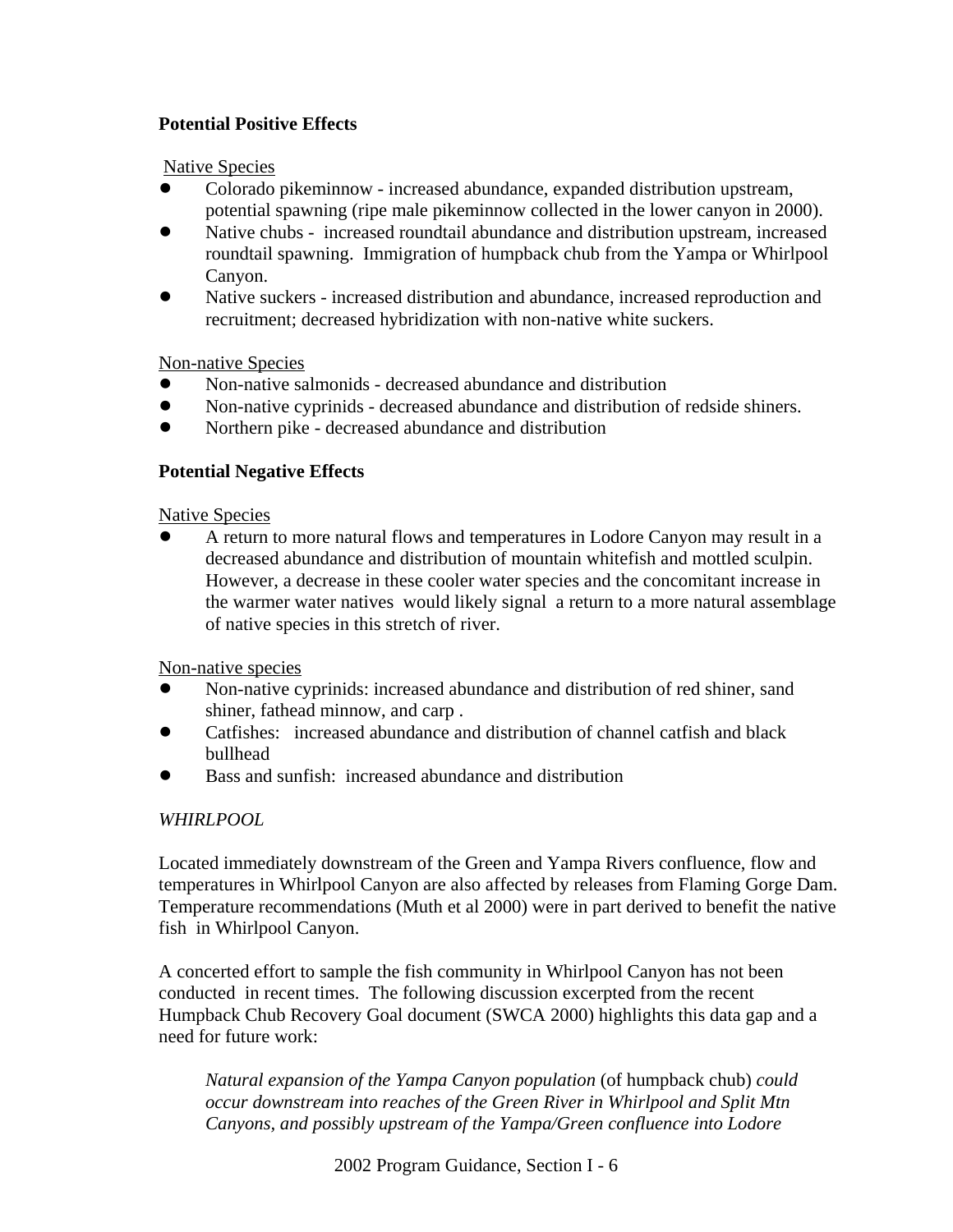*Canyon. These areas have not been monitored for humpback chub in recent years* and numbers of individuals may already be higher following releases of about 13<sup>o</sup>c *based on the 1992 Biological opinion on operation of Flaming Gorge Dam (USFWS 1992)*.

The purpose of extending sampling downstream into Whirlpool Canyon would be twofold: 1) to characterize the fish community in Whirlpool Canyon to serve as a basis for evaluating future effects of Flaming Gorge Flow and Temperature recommendations immediately downstream of the Yampa / Green Rivers confluence, and 2) to characterize the distribution of humpback chub, which will in turn direct future monitoring efforts for this species. Sampling the adjacent canyons of Lodore (regulated Green River) and Whirlpool (regulation partially ameliorated by the Yampa) will in time provide a more comprehensive evaluation of the Green River Flow and Temperature Recommendations Sampling both canyons simultaneously would be a cost effective approach to providing the Recovery Program with: 1) a basis for the evaluation of a major management action (Green River Flow and Temperature Recommendations), and start the adaptive management approach, and 2) gather preliminary information to determine how the Whirlpool Canyon population of humpback chub contributes to recovery.

## **Project Goals**:

- 1. Determine the effect of recent (1997-2001) Flaming Gorge releases on the fish community in Lodore Canyon and develop a process to monitor the effect of future Flaming Gorge operations in Lodore and Whirlpool Canyons. Specific objectives would be developed to address the suspected fish community shifts identified above.
- 2. Characterize the humpback chub community in Whirlpool Canyon, which will direct monitoring in the future.

**Recommended Approach and Methods**: A systematic sampling program of both juvenile / adult and early life stages of the fish community will be required. Researchers are advised to consider the sampling protocol of Bestgen and Crist (2000) to gather comparable data enabling continued trend analyses. Any observed shifts in the fish community should be considered in light of an evaluation of both flow and temperature data collected in this portion of the basin. The Implementation Committee noted that this project also will need to be coordinated with EIS process for implementing the Flaming Gorge flow recommendations

**Schedule:** FY02 - FY03

**Cost Range:** \$60,000 - \$70,000 (annual budget)

## **Literature Cited:**

Bestgen, K.R. and L.W. Crist. 2000. Response of the Green River fish community to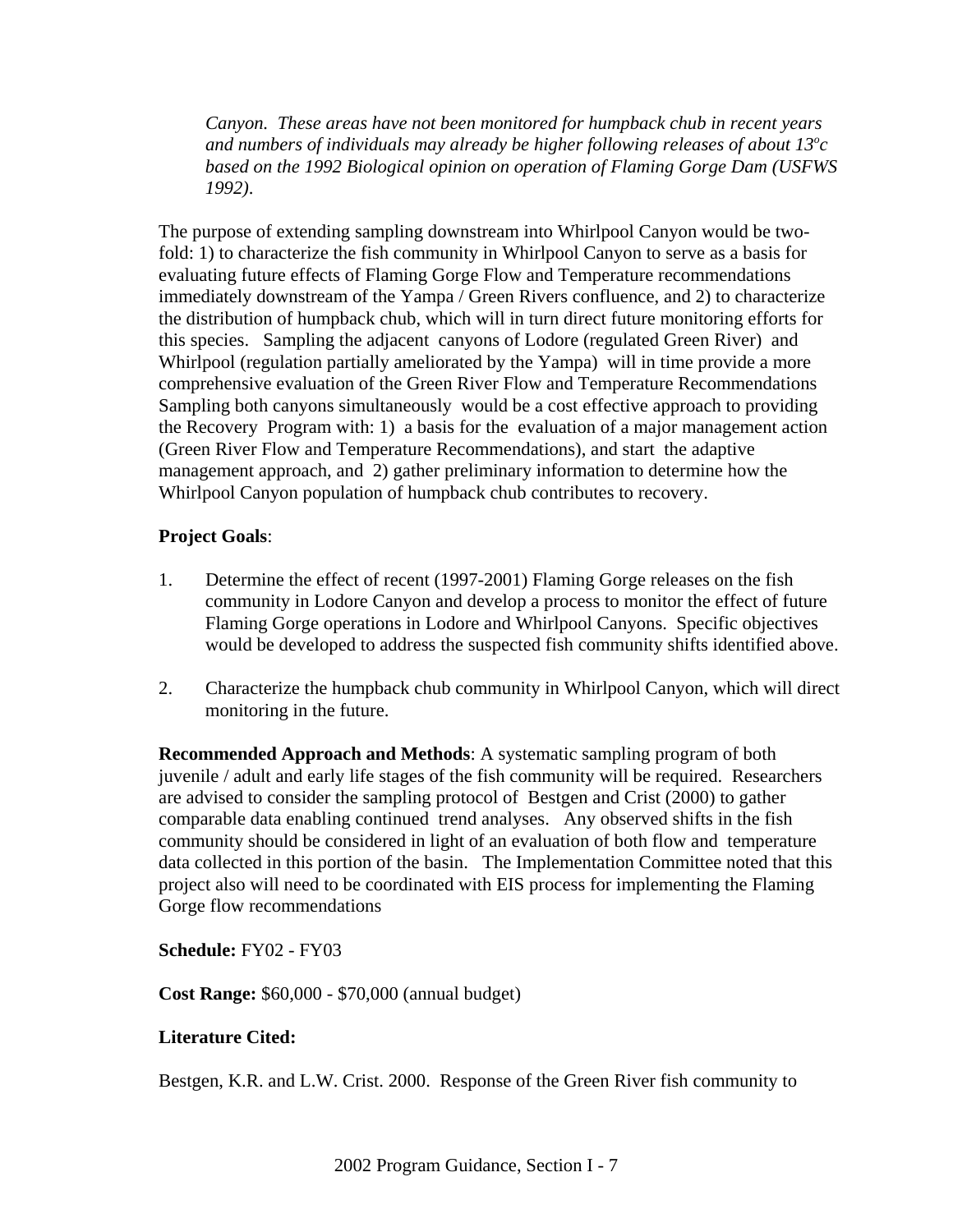construction and re-regulation of Flaming Forge Dam, 1962-1996. Final Report of Colorado State University Larval Fish Laboratory to Upper Colorado River Endangered Fish Recovery Program, Denver, Colorado.

Holden, P.B. and L.W. Crist. 1981. Documentation of changes in the macroinvertebrate and fish populations in the Green River due to inlet modification of Flaming Gorge Dam. Final Report PR-16-5 of BIO/WEST, Inc., Logan, Utah.

Muth, R.T., L.W. Crist, K.E. LaGory, J.W. Hayse, K.R. Bestgen, T.P. Ryan, J.K. Lyons, R.A. Valdez. 2000. Flow and Temperature Recommendations for Endangered Fishes in the Green River Downstream of Flaming Gorge Dam. Upper Colorado River Endangered Fish Recovery Program, Project FG-53. Final Report

SWCA, Inc. 2000. Recovery Goals fro the Humpback Chub (Gila cypha) on the Upper Colorado River Basin: A supplement to the Humpback Chub Recovery Plan, Draft Final (dated September 15, 2000). Prepared for the Upper Colorado River Endangered Fish Recovery Program, Denver, Colorado.

Vanicek, C.D., R.H. Kramer, and D.R. Franklin. 1970. Distribution of Green River fishes in Utah and Colorado following closure of Flaming Gorge Dam. Southwestern Naturalist 14:297-315.

## *COMPLETED/DISCONTINUED PROJECTS:*

# **71A REFINEMENT OF CRDSS MODEL**

Refinement of CRDSS model to better reflect depletions and flows of the Little Snake River will be completed in FY 2001.

## **94/CAP24 DUCHESNE COORD. RESV. OPERATIONS**

Identification and implementation of opportunities to coordinate operation of reservoirs in the Duchesne River Basin to be completed in FY 2001.

## **CAP-25 COORDINATED FACILITIES STUDY**

The "Colorado River Water Division 5 Water Availability Study" to identify additional options for enhancing peak and base flows in the 15-Mile Reach is scheduled for completion in FY 2001.

## **CAP-30 GUNNISON RIVER WATER DEMAND STUDY**

Projection of future depletions in the Gunnison River will be completed in FY 2001.

## **84 DUCHESNE RIVER BIOLOGICAL STUDIES**

Development of year-round flow recommendations for endnaagered fishes in the Duchesne River is to be completed in FY 2001.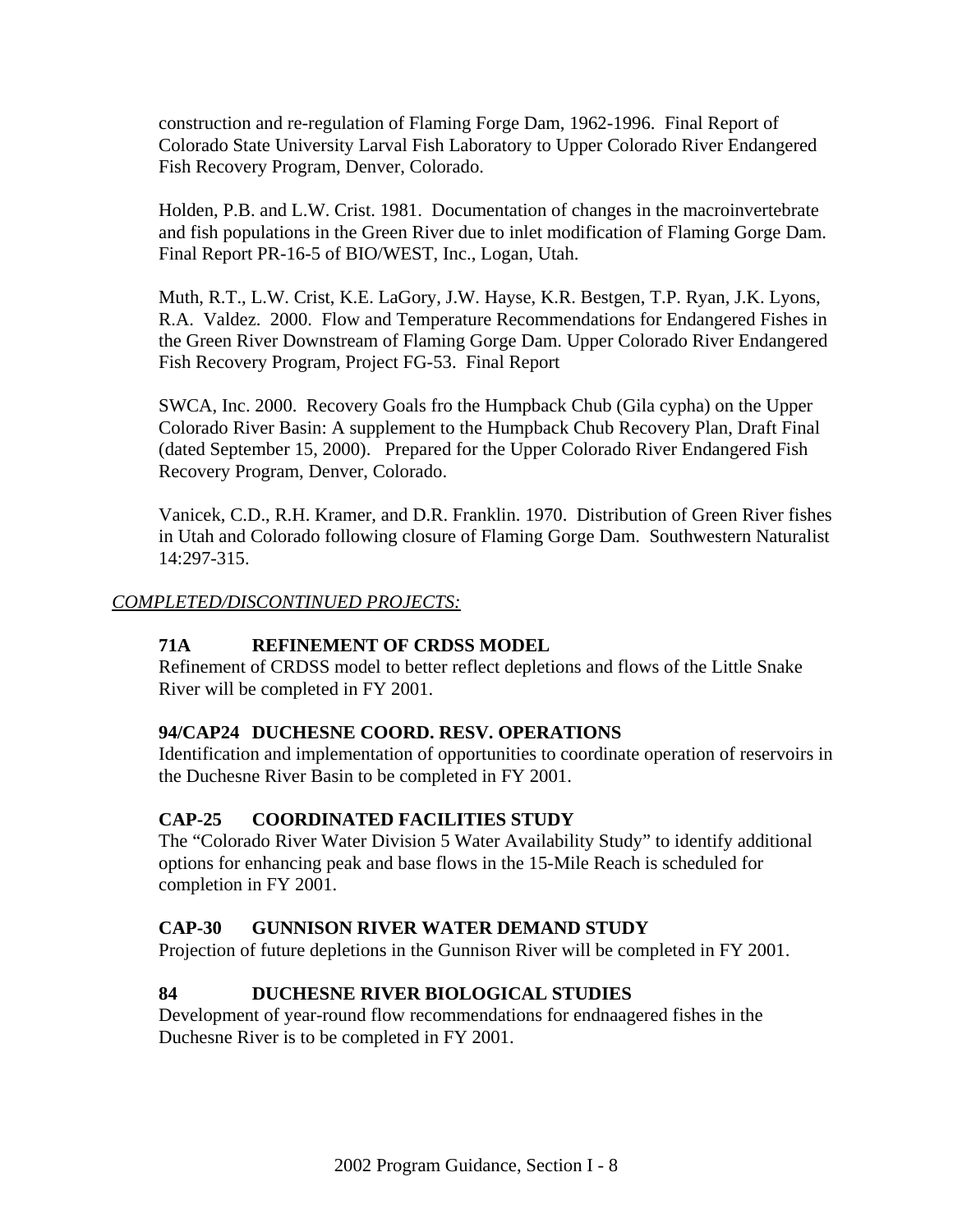#### **II. HABITAT RESTORATION**

The goal of Habitat Restoration is to provide and protect habitat necessary to both achieve and sustain endangered fish recovery. Currently there are three major thrusts under this element of the Recovery Program.

| 1. | Re-open access to historically-occupied river sections by restoring fish passage at    |
|----|----------------------------------------------------------------------------------------|
|    | the following migration barriers:                                                      |
|    | a. Redlands Diversion Dam (completed 6/96)                                             |
|    | b. Hartland Diversion Dam (on hold pending reassessment of need)                       |
|    | c. Grand Valley Irrigation Company Diversion (completed 1/98)                          |
|    | d. Price-Stubb Diversion Dam                                                           |
|    | e. Grand Valley Project Diversion Dam                                                  |
|    | f. Tusher Wash Diversion Dam, if warranted                                             |
|    | g. Yampa River diversion structures, if warranted                                      |
|    |                                                                                        |
| 2. | Install fish screens to prevent entrainment of endangered fishes into diversion canals |

3. Restore or enhance natural floodplain functions that support endangered fish recovery.

| PROJ. |       | <b>PROJECTED</b>    |
|-------|-------|---------------------|
| NO.   | TITLE | <b>FY 02 BUDGET</b> |

#### *ONGOING PROJECTS*

#### **CAP4b REDLANDS FISH PASSAGE O&M** \$24,000

Fish & Wildife Service monitoring of the fish trap at the Redlands fish passage (sorting, examining and enumerating all fish; and cleaning trash and debris from the trash racks, bar screens, fish trap, and fishway entrance).

# **CAP5** PRICE-STUBB FISH PASSAGE \$770,000

Begin construction of fish passage at the Price-Stubb Diversion Dam on the Colorado River.

#### **CAP23 GRAND VALLEY PROJECT FISH PASSAGE** \$2,980,000

Construct and evaluate passage at the Grand Valley Project Diversion Dam (aka "Roller Dam") on the Colorado River.

#### **CAP28 TUSHER WASH DIVERSION SCREEN** \$1,630,000

Construction of a screen to prevent entrainment of endangered fish in the Tusher Wash Diversion structure on the Green River.

#### **CAP29 GVIC SCREEN** \$1,650,000

Construction of a screen to prevent entrainment of endangered fish in the GVIC Diversion Dam on the Colorado River near Palisade.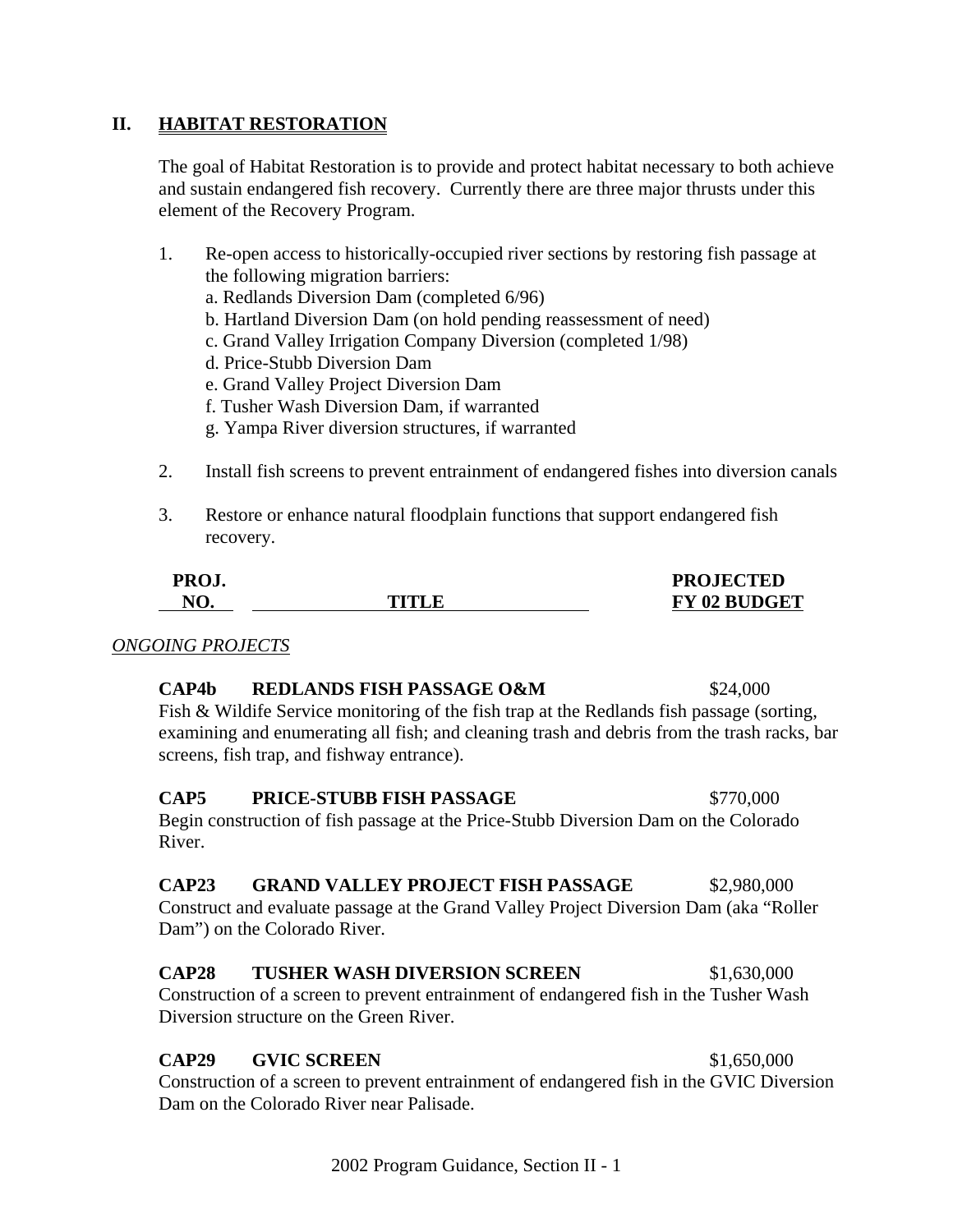#### *ONGOING PROJECTS NEEDING REVISION*

#### **75 FLOODPLAIN PROTECTION** \$0

Phase II of the Floodplain Protection Issue Paper was completed in February 2000. Most of the work will be conducted by the Program Director's Office. Therefore, no funds have been earmarked for FY 02.

#### **CAP6 FLOODPLAIN RESTORATION PROGRAM**

Following are the Program activities:

| -Screen sites for contaminants                                 | \$99,000 capital  |
|----------------------------------------------------------------|-------------------|
| a. Pre-acquisition and/or pre-restoration assessments          |                   |
| b. Post-restoration assessments                                |                   |
| -Conduct floodability assessments                              | \$150,000 capital |
| a. Pre-acquisition and/or pre-restoration assessments          |                   |
| b. Development of design options for restoration               |                   |
| c. Construction oversight                                      |                   |
| d. Post-restoration monitoring and evaluation                  |                   |
| -Conduct environmental compliance (NEPA, Section 7, 404, etc.) |                   |
| -Old Charlie Wash, Leota L-7/7a, Johnson (O&M)                 |                   |
| Annual draining and fish harvest                               | \$66,700          |
| Annual O&M (excavation of drainage canal)                      | \$17,000          |
| -Land acquisition activities                                   | \$748,000 capital |
| -Easement and weed management $(O&M)$                          | \$50,000          |
| -Levee removal                                                 | \$394,000 capital |
| -Evaluation of razorbacks stocked into depressions             | \$15,000          |
| -Public involvement plan $(N/A)$                               |                   |

The Floodplain Habitat Restoration Program SOW will be revised based on input received during the SOW review process. All proposed additions and modifications to the Floodplain Habitat Restoration Program SOW will be subject to review and approval by the Recovery Program. Additions/modifications that are approved will also be contingent upon availability of funding. Some of these recommendations may be costly to implement, and could only be done in the event that 1) unobligated funds become available, and 2) the Recovery Program considers them to be higher priority than other contingency projects.

## *NEW PROJECTS*

## **TITLE: EVALUATE ENTRAINMENT OF COLORADO PIKEMINNOW BY DIVERSION STRUCTURES ON THE YAMPA RIVER**

**RIPRAP Item Number:** Green River Action Plan: Yampa and Little Snake Rivers. II.A.2. Reduce/eliminate entrainment of Colorado pikeminnow at diversion structures.

**General Project Title:** Evaluate the potential for Colorado pikeminnow to enter or be entrained by existing diversion structures on the Yampa River. If necessary, identify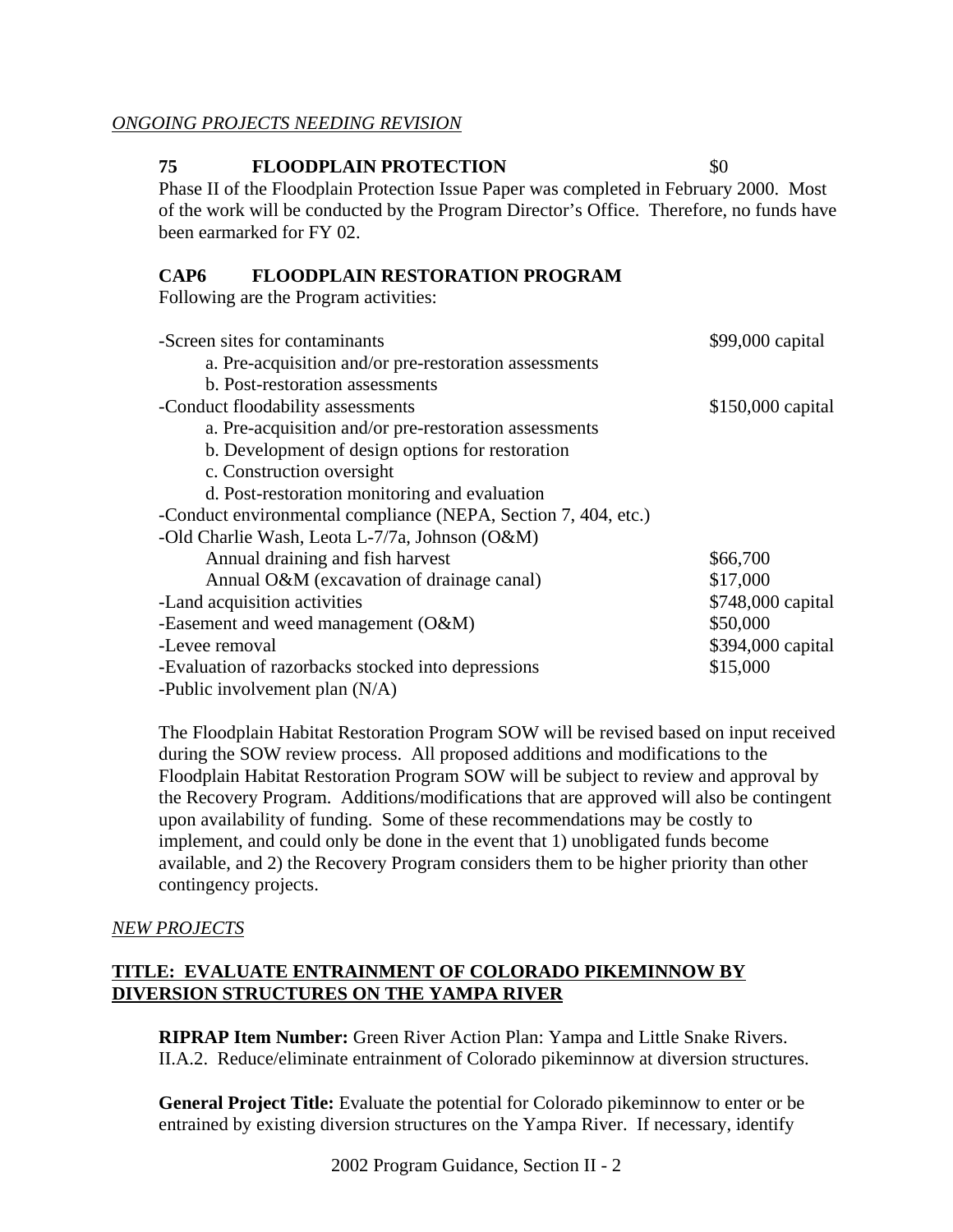remedial measures which can be implemented at existing structures to reduce or prevent entrainment and develop guidelines for reducing/preventing entrainment by new or modified structures.

**Rationale/Problem Statement:** Critical habitat has been designated for the Colorado pikeminnow along 145 miles of the Yampa River from its confluence with the Green River upstream to the City of Craig, Colorado. Within this reach, water is diverted from the river at several locations for irrigation and other purposes. Pikeminnow may enter or become entrained in irrigation canals or other water delivery systems. Water users in the Yampa River Basin have requested indemnification from "incidental take" of endangered fish that may result from entrainment. In response to this request, the Yampa River Management Plan stipulated that water diversions be evaluated for their potential to entrain pikeminnow, and that any existing diversions found to entrain significant numbers of fish be modified at Recovery Program expense to reduce or prevent entrainment. A Programmatic Biological Opinion (PBO) will be prepared pursuant to Section 7 of the Endangered Species Act in response to the management plan. The PBO must include an "Incident Take Statement" to address the potential for incidental take and may propose reasonable and prudent measures to reduce it. We believe this project will satisfy that requirement.

Humpback chubs and razorback suckers are found only in the lower reaches of the Yampa River, below all of the major diversions. Moreover, Colorado pikeminnow in the Yampa River spawn only in these lower reaches. So entrainment of other endangered species and other life stages (i.e., larvae, juveniles) of the Colorado pikeminnow is not considered an issue. However, due to the limited numbers of this species, it may be necessary to evaluate entrainment of surrogate species (e.g., roundtail chub, flannelmouth sucker, and/or other native species) as indicative of the potential to entrain pikeminnow.

Private property rights will be respected. Ditch owners may be reluctant to grant access to their property, and they may wrongly perceive that the Recovery Program is attempting to "make a case" against them. This project is to determine if there is a problem and take appropriate measures, at Program expense, to rectify it. This is not an attempt to assign blame to any individual or group. Respect for their concerns is critical to accomplishing this task. The principal investigator will develop a separate public involvement plan for this project.

## **Project Goals and Objectives:**

- 1. Evaluate the potential for entrainment of Colorado pikeminnow by diversion structures within critical habitat on the Yampa River.
- 2. Identify remedial measures to reduce/prevent entrainment by existing diversions where entrainment of Colorado pikeminnow has been found or is suspected.
- 3. Develop guidelines for new diversions that incorporate these remedial measures.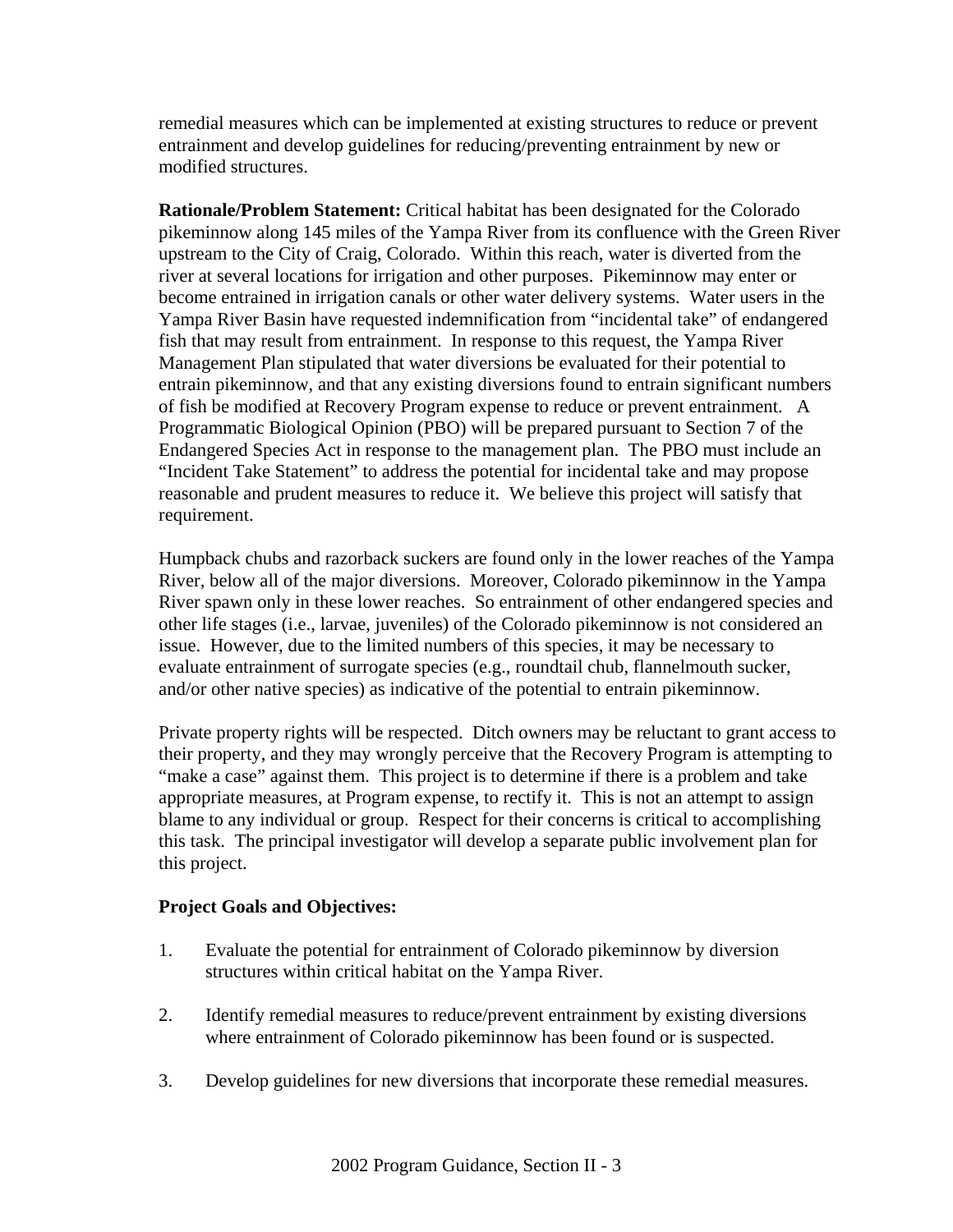## **Expected Products:**

- 1. Public involvement plan describing how project information will be disseminated and outlining a strategy to establish cooperative relationships with ditch owners.
- 2. Report identifying whether Colorado pikeminnow are likely to be entrained by diversions on the Yampa River downstream from Craig.
- 3. A scope of work and cost estimate to implement site-specific remedial measures to reduce/prevent entrainment at existing diversions found or likely to entrain adult Colorado pikeminnow.
- 4. Guidelines for use in designing new or modified diversion structures to reduce/prevent entrainment.

## **Recommended Approach/Methods:**

Identify and rank diversions on the Yampa River within critical habitat for Colorado pikeminnow. After diversions have been identified and ranked, invite ditch owners to participate in this effort. Only those owners willing to grant access to their facilities will be included in the study.

A tiered approach is recommended, wherein diversions with the greatest likelihood of entrainment would be evaluated first. If entrainment is found to be significant at these higher ranked diversions, then lower ranked diversions should also be evaluated.

Sample each of the first tier of diversion canals several times during the irrigation season at several different stages of river flow to determine if endangered or surrogate species are entering the canals. Numbers of any surrogate species entrained should be expressed as a percentage of that species in the river in the immediate vicinity of each diversion to more accurately estimate potential risk to Colorado pikeminnow.

**Schedule:** Field work will commence in spring 2002; data will be collected during and after spring runoff and will be completed by September 30, 2002. A report of findings will be completed by December 31, 2002 including, if necessary, a scope of work and cost estimate for remedial measures for existing diversions and design guidelines for new diversions.

**Estimated Cost Range:** \$30,000 - 40,000

# **TITLE: STEWART LAKE MANAGEMENT PLAN**

## **RIPRAP Item Number:**

Green River Action Plan: Mainstem II.A. Restore and Manage Flooded Bottomland Habitat. II.A.3. Implement Levee Removal Strategy at High-Priority Sites. II.D. Support Actions to Reduce or Eliminate Contaminant Impacts at Stewart Drain.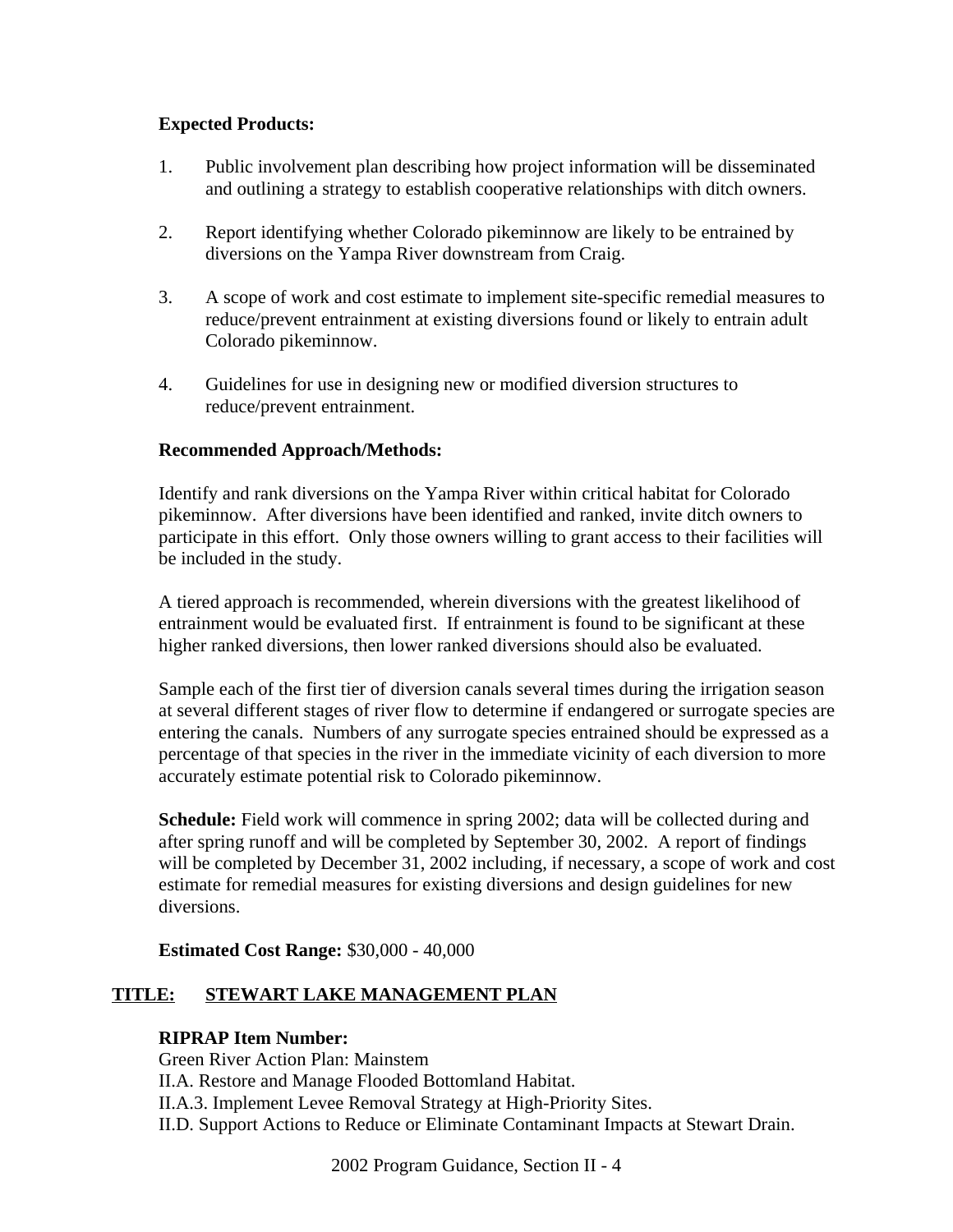**General Project Title:** Development of a management plan for Stewart Lake to benefit razorback suckers, waterfowl, and to reduce selenium levels.

#### **Rationale/Problem Statement:**

Stewart Lake Waterfowl Management Area is a large floodplain wetland 2 miles downstream from Jensen, Utah, and 11 miles downstream from the razorback sucker spawning bar on the Green River. The site is owned and managed by the Utah Division of Wildlife Resources (UDWR). Data collected for the National Irrigation Water Quality Program during the late 1980's detected selenium levels believed to adversely affect fish and waterfowl. In 1997, the U.S. Bureau of Reclamation removed portions of the levee that surrounds Stewart Lake, to allow Green River water to flush selenium from the site during high flows (i.e., Jensen flows greater than 7,250 cfs). At present, the Salt Lake City Ecological Services Office of the U.S. Fish and Wildlife Service is working in cooperation with UDWR and the U.S. Geological Survey to manage Stewart Lake in a manner that reduces selenium to levels that are not considered a threat to fish and wildlife resources.

Razorback suckers are known to spawn upstream of Stewart Lake during spring runoff; razorback larvae are known to drift down river; and larvae are believed to have drifted into Old Charlie Wash, a floodplain wetland some 60 miles downstream from the spawning bar. Since Stewart Lake is only 11 miles downstream from the spawning bar, it is believed that Stewart Lake may be able to entrain significant numbers of drifting razorback larvae if the site were configured properly.

Stewart Lake may also offer opportunities for acclimation of stocked razorbacks before the go into the river. Another possibility is use as a grow-out nursery area for stocked juvenile razorbacks.

Therefore, it may be possible to manage Stewart Lake to achieve multiple objectives, including achieving the original intent (waterfowl management), remediation for selenium, and assisting in recovery of the razorback sucker.

**Project Goals and Objectives:** Develop a management plan for Stewart Lake that would:

- 1. Continue to allow for selenium remediation;
- 2. Allow for waterfowl management;
- 3. Allow for management as a razorback sucker nursery habitat; and
- 4. Other objectives as identified.

**Recommended Approach/Methods:** Recommend that coordination meetings be held among UDWR, FWS-ES, and the Recovery Program to flesh out a mutually-acceptable plan designed to achieve the multiple goals/objectives of the agencies' programs.

**Schedule:** FY 2002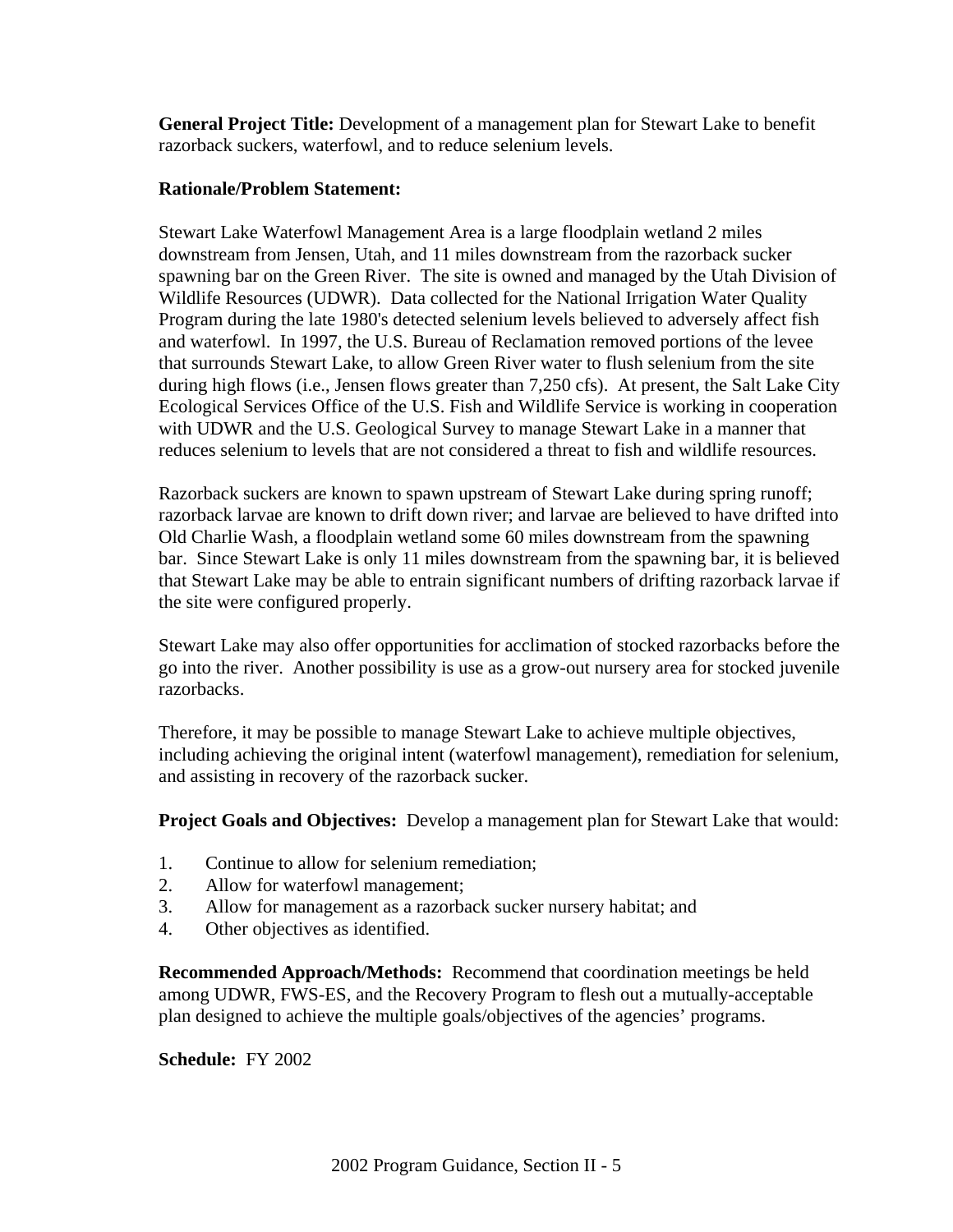**Estimated Cost Range:** ~\$10K for meetings in Vernal and/or Salt Lake City, and for writing the management plan.

## *COMPLETED/DISCONTINUED PROJECTS*

# **CAP26 HARTLAND PASSAGE AND SCREEN**

Preparation (NEPA, permitting, etc.) for construction of fish passage and screen at the Hartland Diversion Dam on the Gunnison River at a cost of \$145,000 is on hold pending reassessment of the need for passage at Hartland.

## **CAP-6: Larval Drift/Entrainment Evaluation**

Evaluation of larval razorback sucker drift into floodplain wetlands following reconfiguration of levee breeches is scheduled for completion in FY 2001. Final report 7/02 (\$28K provided in FY01, \$5K of which is for the final report).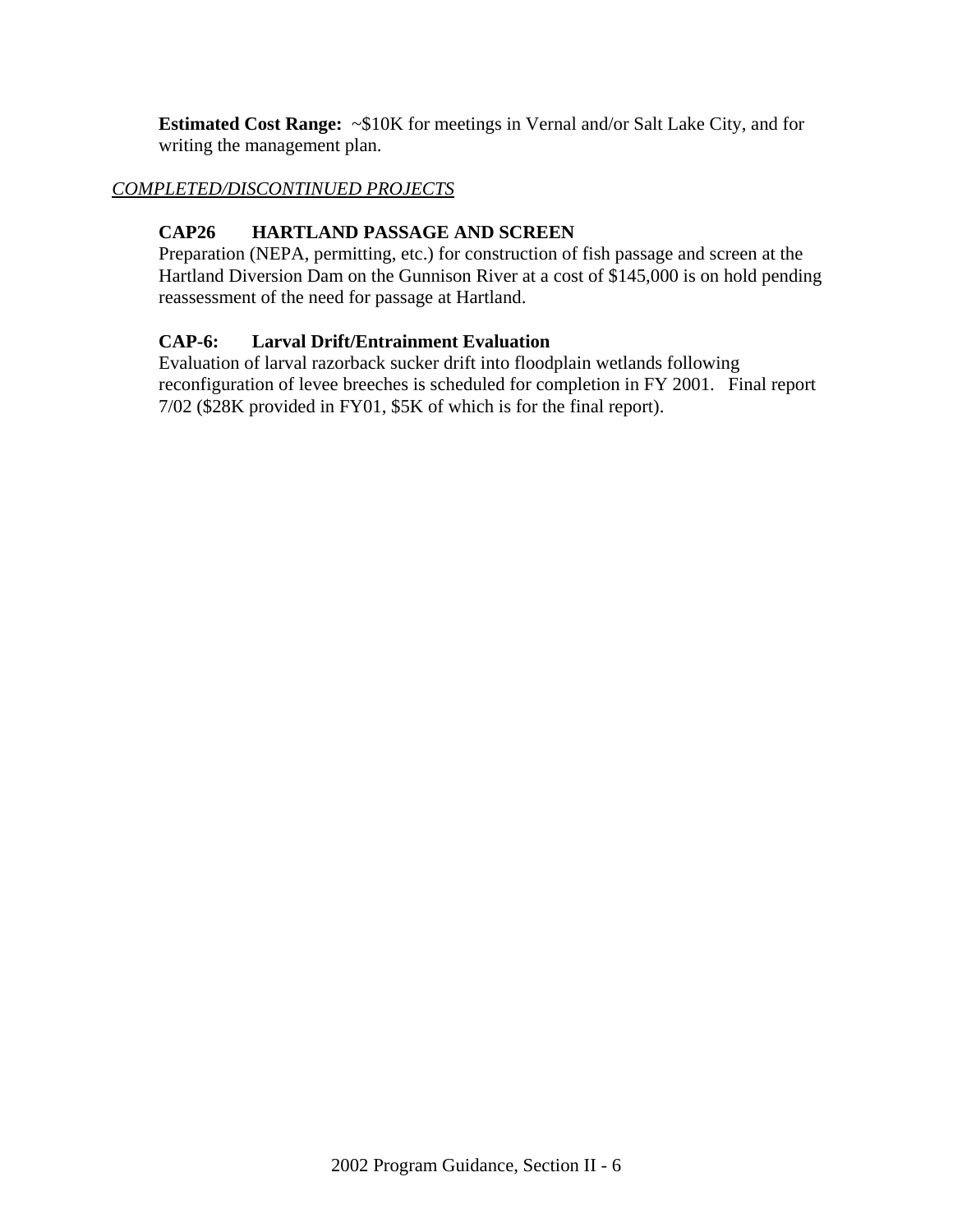## **III. NONNATIVE FISH CONTROL**

Nonnative fish control activities in FY 2002 will be directed toward: 1) removal/control of problematic nonnative fishes from river reaches occupied by the endangered fishes; 2) evaluation and control of escapement of nonnative fishes from off-channel ponds and reservoirs that serve as chronic sources of nonnative fishes into river reaches occupied by the endangered fishes; and 3) evaluation of nonnative fish stocking regulations.

#### *ONGOING PROJECTS*

| PROJ. |             | <b>PROJECTED</b>    |
|-------|-------------|---------------------|
| NO.   | TITLE<br>we | <b>FY 02 BUDGET</b> |

# **87B CYPRINID REMOVAL - COLORADO** \$20,000

Complete report on removal of small nonnative cyprinid and centrarchid fish species in the mainstem Colorado River backwater and other low-velocity habitats.

#### **89 COLO.R. CENTRARCHID REMOVAL** \$11,000

Complete report on removal of nonnative centrarchids from Colorado pikeminnow habitats in the upper Colorado River.

#### **CAP18/19 COLORADO RIVER POND RECLAMATION** \$352,000

Continuation of removal and control of nonnative fishes from floodplain source ponds in the Colorado and Gunnison rivers.

#### **CAP-20 HIGHLINE LAKE SCREENING O&M** TBD

Operation and maintenance of the nonnative fish net barrier at Highline Lake. Cost to be determined (Colorado additional in-kind funds).

## **106 NONNATIVE STOCKING REGS. EVAL.** \$36,300 Continued evaluation of the effectiveness of (biological response to) Colorado's fish

stocking regulations.

## **109 MIDDLE GREEN NORTHERN PIKE REMOVAL \$40,000**

Continuation of the removal of northern pike from the middle Green River which was begun in FY 2001.

## **110 LOWER YAMPA CATFISH REMOVAL** \$101,800

Removal of catfish from the lower Yampa River to sufficiently reduce their abundance and minimize predatory and competitive impacts on growth, recruitment, and survival of resident humpback chub.

#### **CAP-31 NORTHERN PIKE EXCLUSION ASSESSMENT** \$50,000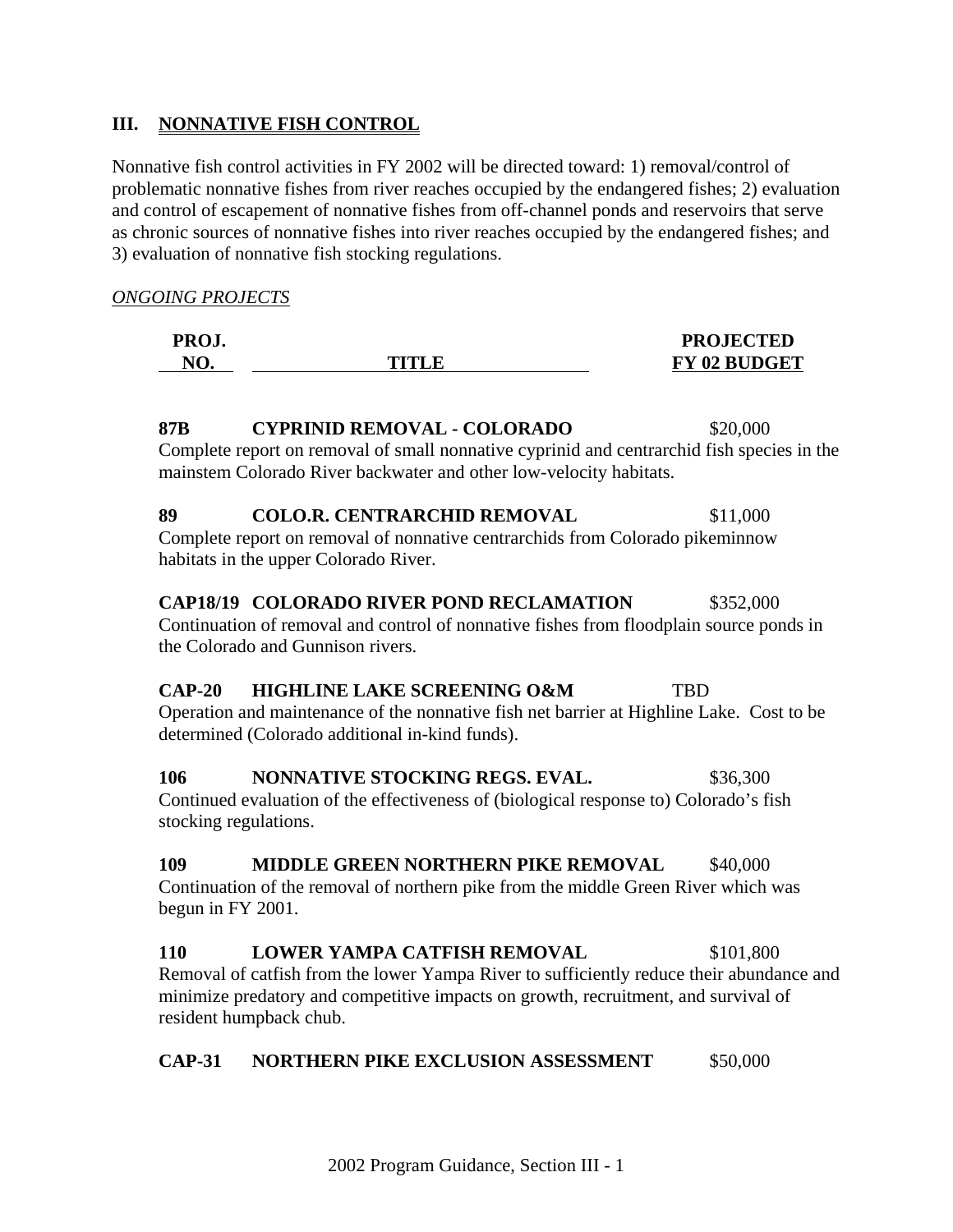Exclude northern pike from spawning habitats adjacent and connected to the Yampa River to reduce the abundance of northern pike in critical habitat for endangered fish downstream.

## *ONGOING PROJECTS NEEDING REVISION*

**98 YAMPA RIVER NONNATIVE FISH CONTROL** \$75,000 Placeholder for continuation of removal of northern pike from the Yampa River.

## *NEW PROJECTS*

## **TITLE: ELKHEAD RESERVOIR SCREENING** (Unless this is done in 2001).

**RIPRAP Item Number:** Green River Action Plan: Yampa and Little Snake Rivers, III.A.1.a.(1) Evaluate control options and implement measures to control nonnative fish escapement from existing Elkhead Reservoir.

**General Project Title:** Elkhead Reservoir Fish Barrier Feasibility Study and Design

**Rationale/Problem Statement:** The presence of nonnative fish, particularly northern pike, has been identified as a significant problem for endangered fishes in the Yampa River due to the nonnatives competing with adult life stages and preying on juvenile life stages of native species. Screening the Elkhead Reservoir outflow is recommended to reduce or eliminate continuous introduction of nonnative fishes into the Yampa River from this source. Elkhead Reservoir also was identified by the Colorado Division of Wildlife as a potential site to translocate northern pike removed from the Yampa mainstem. However, nonnative fish stocking regulations adopted by the states of Colorado, Utah and Wyoming preclude stocking nonnatives into facilities from which escapement back to the river is probable. Escapement from Elkhead is possible through both the unregulated spillway and the regulated outlet. However, escapement through the outlet is likely to occur only if the reservoir is drawn down. The current spillway may be enlarged or otherwise modified in the future to meet dam safety standards.

In FY 1999, a net-type fish barrier was constructed in the spillway approach of Highline Lake near Fruita, Colorado, to reduce escapement of nonnative fishes from this facility. This polyester net, with a nominal ¼-inch mesh size, was installed at Highline as an experiment to evaluate the effectiveness of constructing and operating such fish barriers at similar facilities in the Upper Colorado Basin. In FY 2000, the Highline Lake barrier will be evaluated for: 1) its ability to prevent escapement of target nonnative species to be contained in the reservoir; 2) ease of maintenance and routine cleaning; 3) ease of removal and re-installation for protection from ice damage; 4) potential to leave in place during ice cover on lake; and 5) longevity and annual operational costs. If the Highline barrier proves to be effective and economical to operate, a similar barrier could be installed and evaluated at Elkhead Reservoir. Although these two facilities share similar problems of nonnative fish escapement, one significant difference between them is the size and yield of their watersheds. Highline Lake is situated on a small, ephemeral stream. Because it receives most of its water from the Colorado River through a canal, inflows can be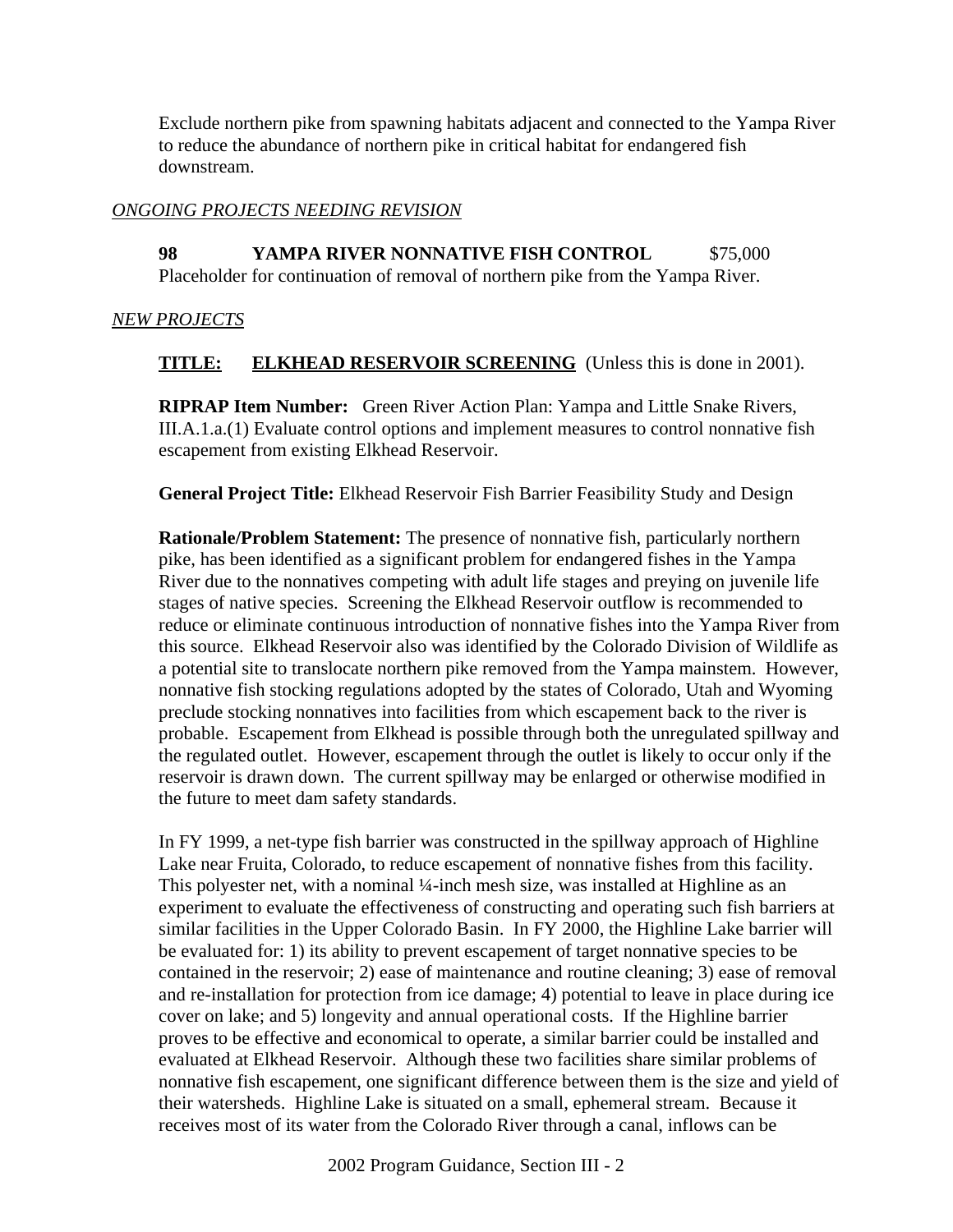regulated. Elkhead impounds runoff from a 200-square-mile watershed and receives unregulated spring peak inflows much higher than those experienced at Highline Lake. Therefore, it may be reasonable to consider alternative fish barriers that may be more effective at higher volumes of discharge.

**Project Goals & Objectives:** Design, install and evaluate the effectiveness of a fish barrier to reduce or eliminate escapement of nonnative fishes from a reservoir on a significant tributary to the Yampa River.

**Expected Product(s):** Preliminary design for a fish barrier in FY 2001. Final report in FY 2003 on the effectiveness of this type of barrier to reduce or eliminate nonnative fish escapement.

**Recommended Approach/Methods:** Design a barrier to reduce or eliminate nonnative fish escapement from Elkhead Reservoir, incorporating any lessons learned from the Highline Lake evaluation and adapted to the more rigorous flow conditions likely to occur at Elkhead. Fabricate and install the barrier. If the proposed fish barrier would be incorporated into the spillway of the dam, it may be installed when the spillway is modified, if such a modification is determined to be necessary for dam safety.

The City of Craig, Colorado, owns and operates Elkhead Reservoir. The State of Colorado, Division of Parks and Outdoor Recreation, manages much of the land surrounding the reservoir. Following installation, the State of Colorado would be responsible for operating and maintaining the fish barrier on an experimental basis.

Evaluation of the effectiveness and acceptability of the Elkhead net should determine: 1) its ability to prevent escapement of target nonnative species to be contained in the reservoir; 2) ease of maintenance and routine cleaning; 3) ease of removal and reinstallation if necessary for protection from ice damage; 4) potential to leave in place during ice cover on lake; and 5) longevity and annual operational costs.

**Schedule:** Investigate the feasibility of and design a fish barrier in FY 2001; install the fish barrier in FY 2002; evaluate the fish barrier in FY 2003; provide final report by December 2003.

**Cost Range:** \$~250,000

## **TITLE: EVALUATION OF ESCAPEMENT OF NONNATIVE WARMWATER SPORTFISHES FROM STARVATION RESERVOIR**

**RIPRAP Item Number:** Green River Action Plan: Duchesne River. III.A.3.b, Evaluate escapement of nonnative fishes from Starvation Reservoir and the feasibility of screening.

**General Project Title:** Evaluation of Escapement of Nonnative Warmwater Sportfishes from Starvation Reservoir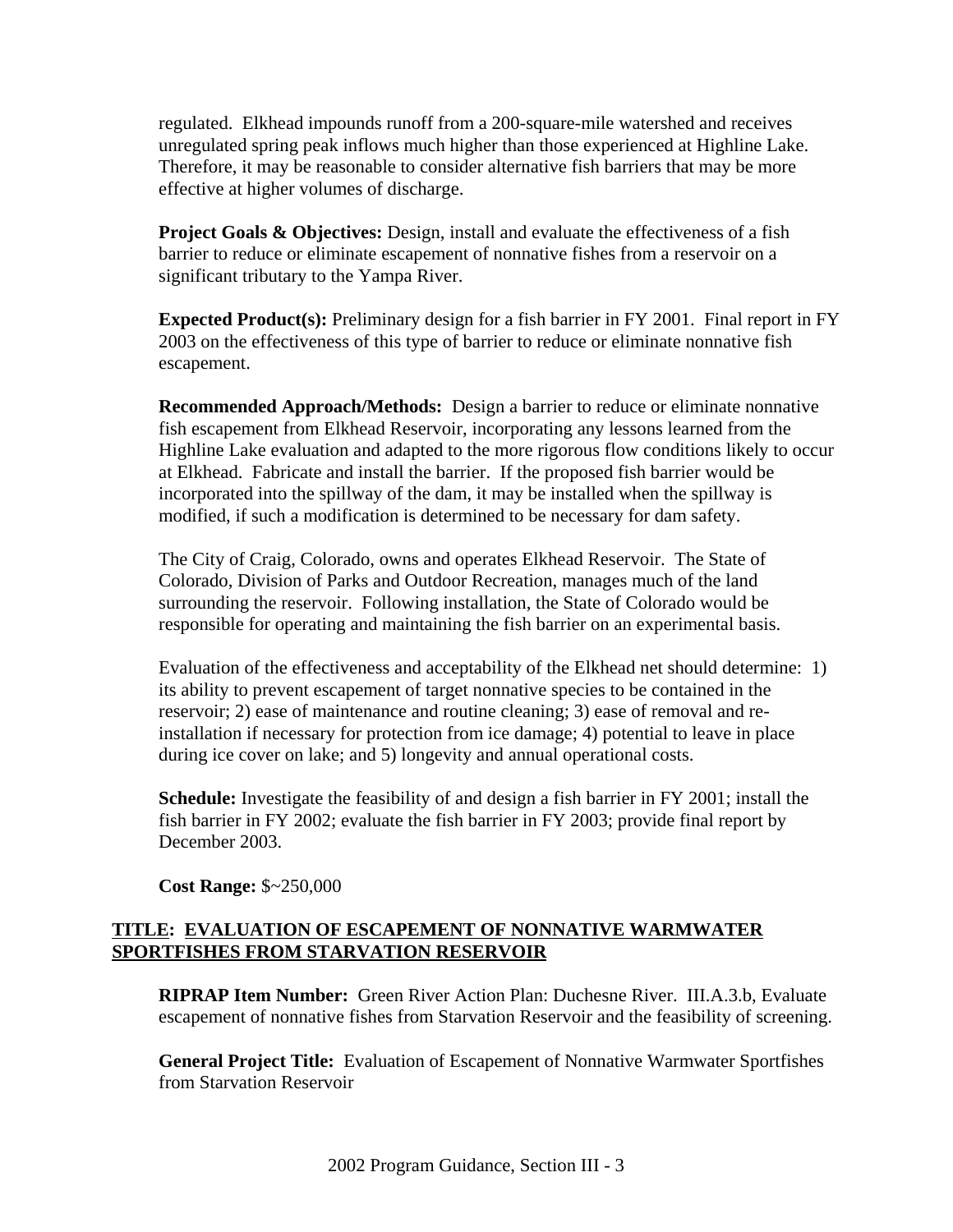**Rationale/Problem Statement:** The Recovery Program has determined that control of nonnative fishes is necessary for recovery of the endangered fishes. Chronic escapement of nonnative fishes from reservoirs or other impoundments and dispersal into riverine habitats occupied by the endangered fishes where they potentially pose a significant predatory or competitive threat has been identified as a problem. Screening of reservoir outflow to reduce escapement of target nonnative fishes has been implemented at Highline Lake and other such fish barriers are being considered for other upper basin reservoirs (e.g., Elkhead; Miller and Laiho 1997). Control of escapement through screening or other types of fish barriers is costly, and the need for such nonnative fish control measures needs to be evaluated on a case-by-case basis. Starvation Reservoir was identified in the 8 March 2000 version of the RIPRAP for such an evaluation beginning in 2002.

#### **Project Goals and Objectives:**

Determine the extent of escapement of target, potentially problematic nonnative fishes from Starvation Reservoir.

Determine the need to control escapement of nonnative fishes from Starvation Reservoir.

Assess the feasibility of control (if needed).

**Expected Products:** 1) Documentation of the extent of nonnative fish escapement from Starvation Reservoir 2) Recommendations to the Recovery Program as to the need for controlling escapement of nonnative fishes from Starvation Reservoir and preliminary assessment of feasibility.

**Recommended Approach/Methods:** Project design should consider approach used at Highline Reservoir to evaluate escapement (contact — Patrick J. Martinez, Colorado Division of Wildlife). Marking individuals (various sizes) of target species in Starvation Reservoir and recapture sampling downstream of the outflow. Sampling should occur at least during spring and summer. At least two sampling sites should be established downstream of the outflow, with a minimum of three sampling periods per year. Gear types could include electrofishing, netting, or some combination of active and passive collection methods. Evaluate extent of escapement through mark/recapture statistical analyses.

**Schedule:** FY 2002 through 2003

**Estimated Cost Range:** \$30,000 - \$40,000 per year

#### **References:**

Personal communication, Patrick J. Martinez, Colorado Division of Wildlife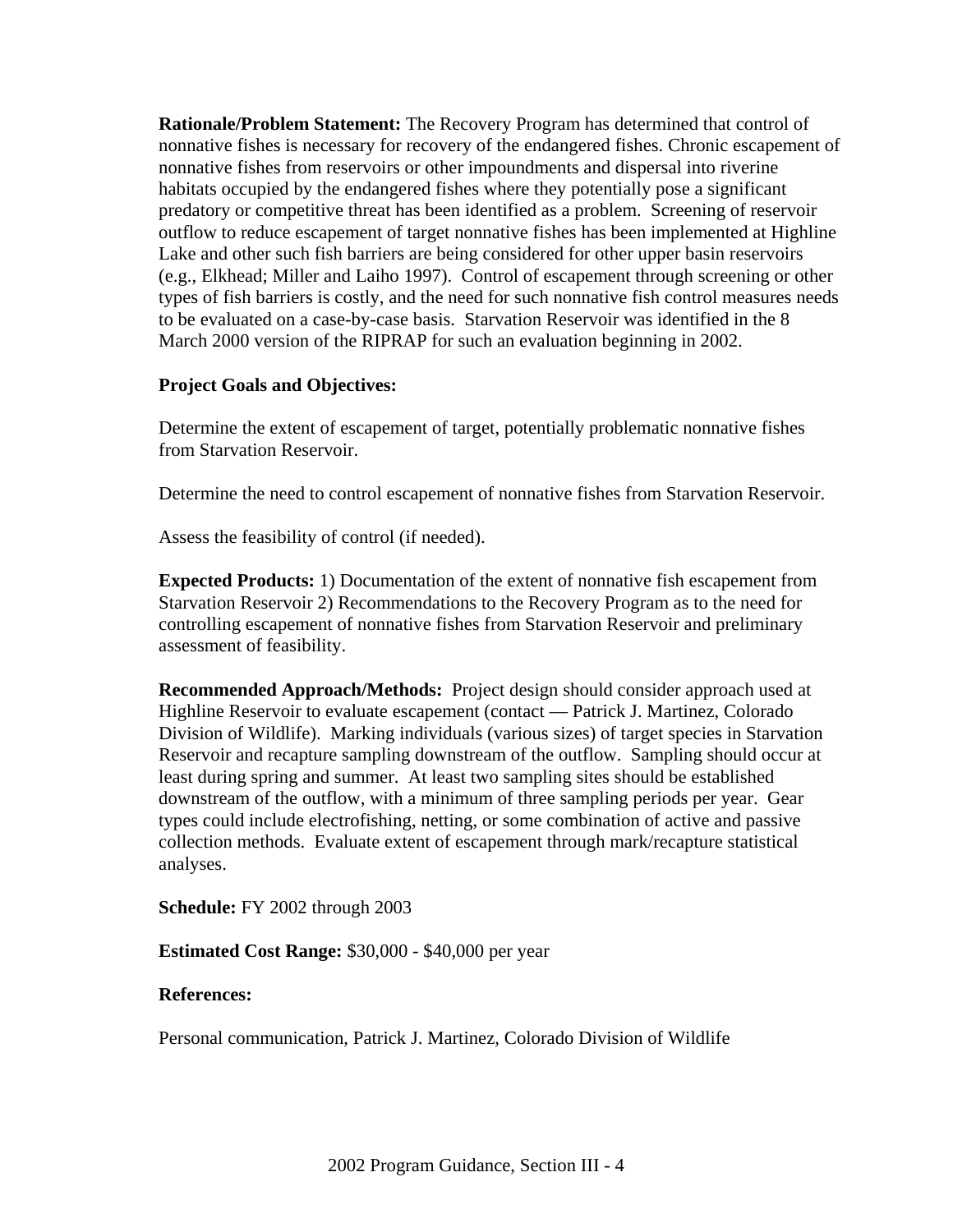Miller, W. J., and D.. Laiho. 1997. Feasibility evaluation of non-native fish control structures. Final Report of Miller Ecological Consultants, Inc. to Upper Colorado River Endangered Fish Recovery Program, Denver, Colorado.

#### *COMPLETED/DISCONTINUED PROJECTS:*

## **87A CYPRINID REMOVAL - UTAH**

This pilot project to remove nonnative cyprinids from the lower Colorado and Green rivers is scheduled to be completed in FY 2001.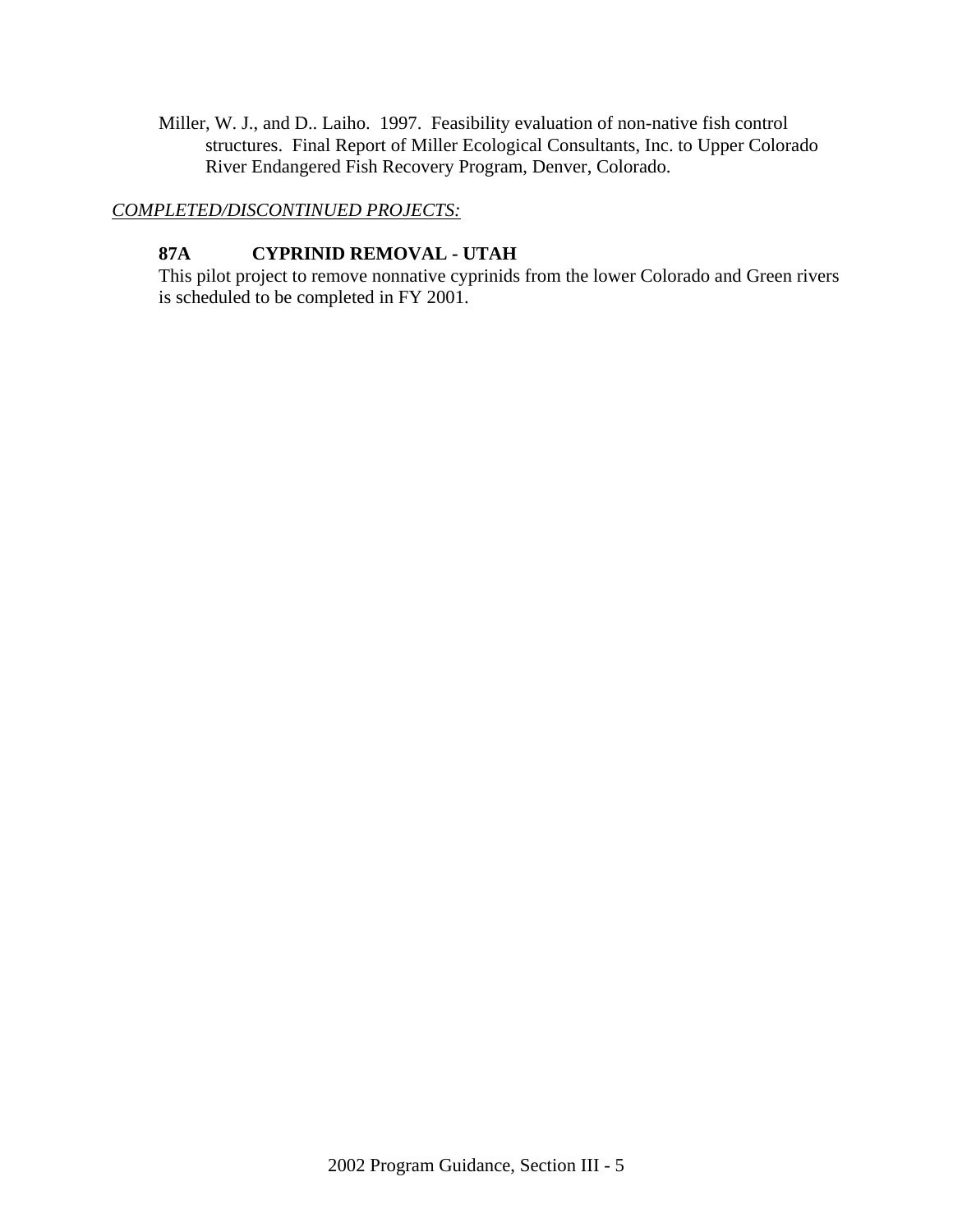## **IV. PROPAGATION & GENETICS MANAGEMENT**

The goals of Propagation and Genetics management are: to prevent immediate extinction of any endangered Colorado River fish stocks; to conserve genetic diversity of wild endangered fish stocks through recovery efforts; to maintain genetic diversity in captive-reared endangered fish broodstock that is similar to that of the wild stock used as founders; and to produce genetically sound offspring for augmentation efforts.

*ONGOING PROJECTS*

| PROJ.     |        | <b>PROJECTED</b>    |
|-----------|--------|---------------------|
| $N\Gamma$ | TITI R | <b>FY 02 BUDGET</b> |

**CAP-7 EXPANSION OF PROPAGATION FACILITIES** \$263,000 Construction and leasing of additional growout ponds to produce endangered fish for stocking and purchase of necessary tags and tagging equipment.

## **GREEN RIVER SUBBASIN GROWOUT PONDS GRAND VALLEY GROWOUT PONDS CODED WIRE AND PIT TAGGING EQUIPMENT FOR BROODSTOCK AND AUGMENTATION FISH**

#### **105 PIKEMINNOW TRANSLOCATION** \$13,000

Completion of final report on translocation of radiotagged wild and hatchery-reared subadult Colorado pikeminnow above the Grand Valley Project diversion dam.

#### *ONGOING PROJECTS NEEDING REVISION*

## **29 O&M OF PROPAGATION FACILITIES**

Operation and maintenance of Program hatchery facilities to produce endangered fish for stocking according to approved stocking plans. Revise to add funds for raising fish at Colorado's native species hatchery.

| 29а | <b>GRAND VALLEY END. FISH FACILITY</b>     | \$320,000       |
|-----|--------------------------------------------|-----------------|
| 29h | <b>WAHWEAP STATE FISH HATCHERY</b>         | \$176,400       |
|     | 29c OURAY ENDANGERED FISH FACILITY         | \$400,000       |
|     | <b>OURAY WELL-FIELD DEVELOPMENT/REPAIR</b> | \$40,000        |
|     | NEW COLORADO NATIVE SPECIES HATCHERY       | $\mathcal{S}^2$ |

## *COMPLETED/DISCONTINUED PROJECTS:*

## **25 BONYTAIL INTRODUCTION**

Incorporation of recommendations from this project will be conducted under the Program's augmentation and monitoring efforts (project #29). Evaluation of stocking efforts will be conducted under project #111.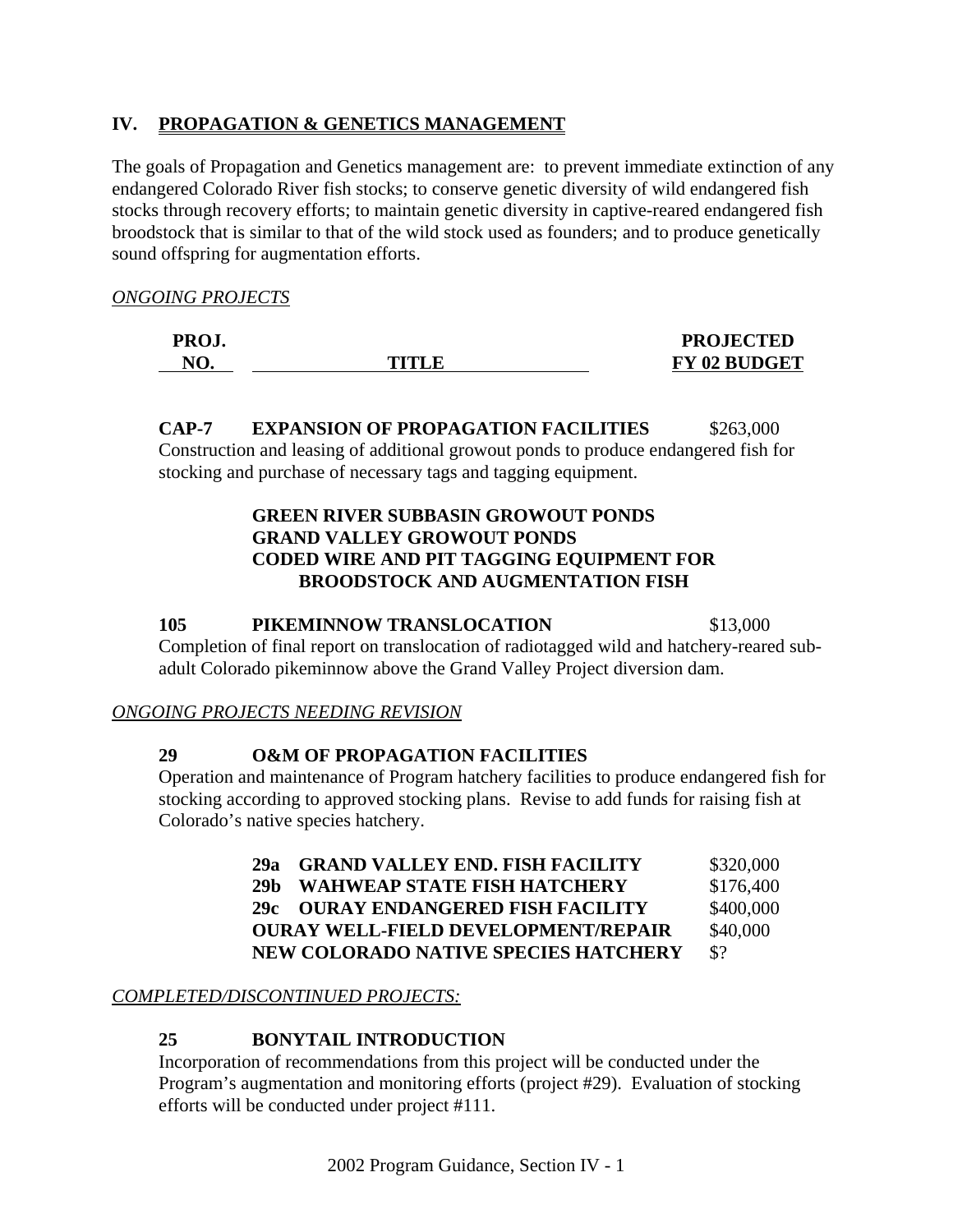#### **V. RESEARCH, MONITORING, & DATA MANAGEMENT**

The goals of Research, Monitoring and Data Management are to provide the necessary information in life histories of endangered fishes to aid in the implementation of other Program activities, to determine the status and trends of the natural stocks, and to actively maintain the data in a useable format for researchers. The objective is to use this information in deciding the course of other Program management actions to recover the endangered fish.

| PROJ.     |        | <b>PROJECTED</b>    |
|-----------|--------|---------------------|
| $N\Gamma$ | TITI F | <b>FY 02 BUDGET</b> |

*ONGOING PROJECTS*

#### **15 LARVAL FISHES IDENTIFICATION** \$33,400

Processing of collections under project #22F, backlog cataloging, and maintenance curation of existing specimens.

# **16 DATABASE MANAGEMENT** \$53,200

The Service conducts the interagency data management program to compile, manage, and maintain all research and monitoring data collected by the Recovery Program. Also includes fall monitoring of Colorado pikeminnow in the Colorado River.

#### **22 INTERAGENCY STANDARDIZED MONITORING PROGRAM**

 **22C UTAH PIKEMINNOW MONITORING** \$42,100 Fall YOY pikeminnow sampling in the Green & Colo. rivers in Utah.

# **22F YAMPA, LOWER GREEN & COLO. RIVER PIKEMINNOW LARVAL ABUNDANCE** \$91,500

"Real-time" larval razorback and pikeminnow monitoring to determine optimal dam operations.

## **22I MIDDLE GREEN PIKEMINNOW EST.** \$150,000

Final year of 3-year population estimate of pikeminnow in the middle Green River.

## **22J LOWER GREEN PIKEMINNOW EST.** \$130,000

Second year of 3-year population estimate of pikeminnow in the lower Green River.

#### **22K DESO/GREY HUMPBACK EST.** \$70,000

Second year of 3-year population estimate of humpback chub in Desolation/Grey Canyons of the Green River.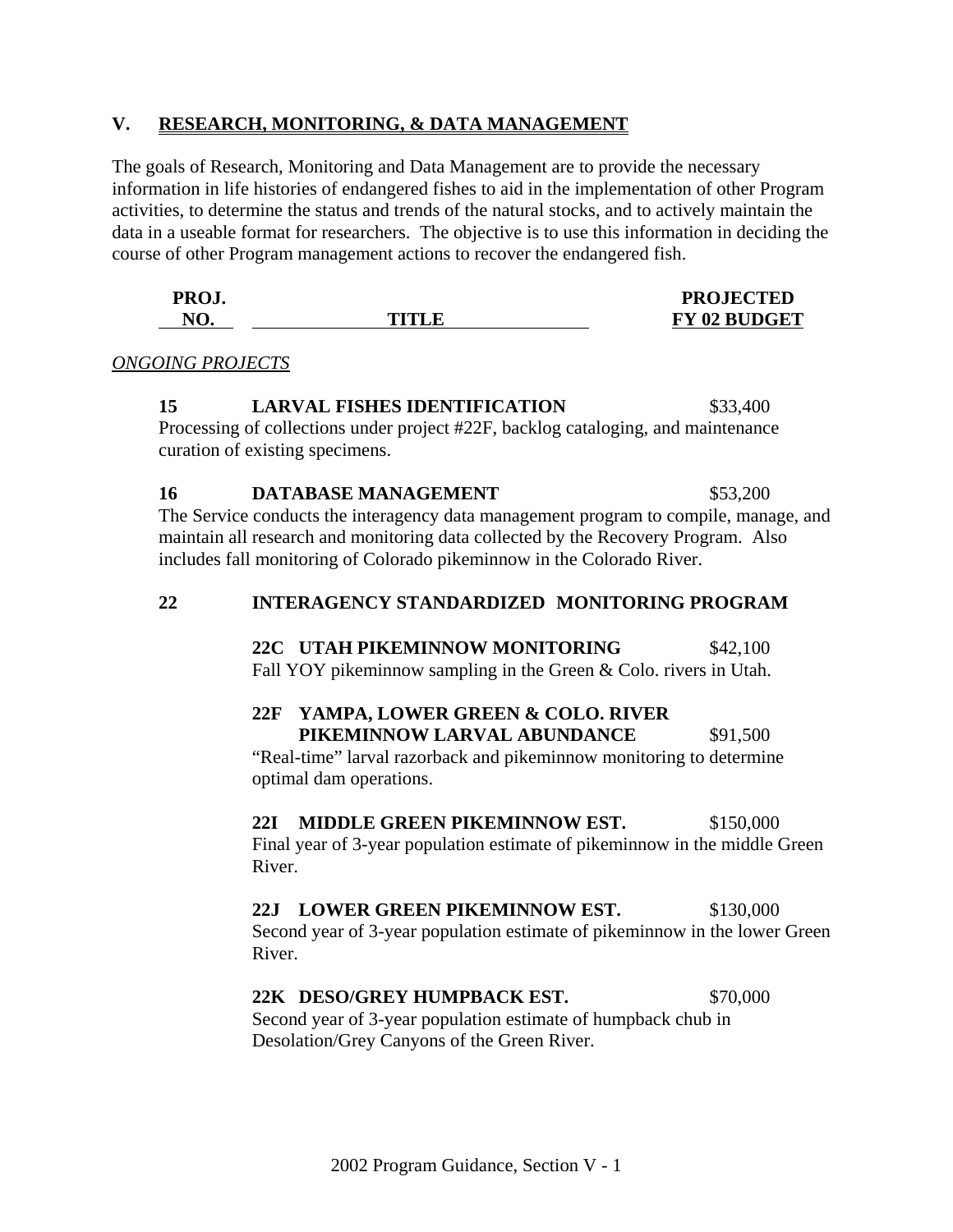#### **50 RAZORBACK SUCKER STOCKING EVAL.** \$11,000

Completion of final report on 5-year experimental stocking plan to evaluate survival of various sizes of razorback suckers stocked in the Gunnison and Colorado rivers.

#### *NEW PROJECTS:*

**111 MONITORING STOCKED FISH \$100,000-\$150,000** A plan is being developed in FY 2001 to monitor the stocked fish from various augmentation sites. Beginning in FY 2002, monitoring stocked fish will follow the protocols established under that plan.

## **TITLE: HUMPBACK CHUB POPULATION ESTIMATE FOR CATARACT CANYON**

**RIPRAP Item Number:** General Recovery Program Support Action Plan, V.A.1. Conduct standardized monitoring program.

**Rationale/Problem Statement:** The Cataract Canyon humpback chub population was last estimated in the late 1980's (Valdez 1990). A new estimate is required to determine the status and trend in this population. This is the fifth of the five populations in the Upper Colorado River Basin which require intermittent population estimates. Downlisting actions can not begin until population estimates are available for all five populations in the Upper Basin.

In addition, this work needs to consider the recapture of any presumed bonytail. Cataract Canyon is one of the last locations where wild bonytail have been captured. Program protocol calls for the transport of any presumed bonytail to a hatchery. Because of the remoteness of the site, budgets should allow for these actions which may be required.

**Project Goals and Objectives:** Estimate the Cataract Canyon humpback chub population with confidence intervals as tight as possible. Transport of any presumed bonytail to hatchery completed.

**Expected Products:** A precise population estimate of the Cataract Canyon humpback chub population.

**Recommended Approach/Methods:** Similar approaches which are used in other humpback chub population estimates. Consider the transport of any presumed bonytail to Wahweap Hatchery.

**Schedule:** FY02-FY04

**Cost Range:** \$60,000 - \$80,000 per year

**Literature Cited:**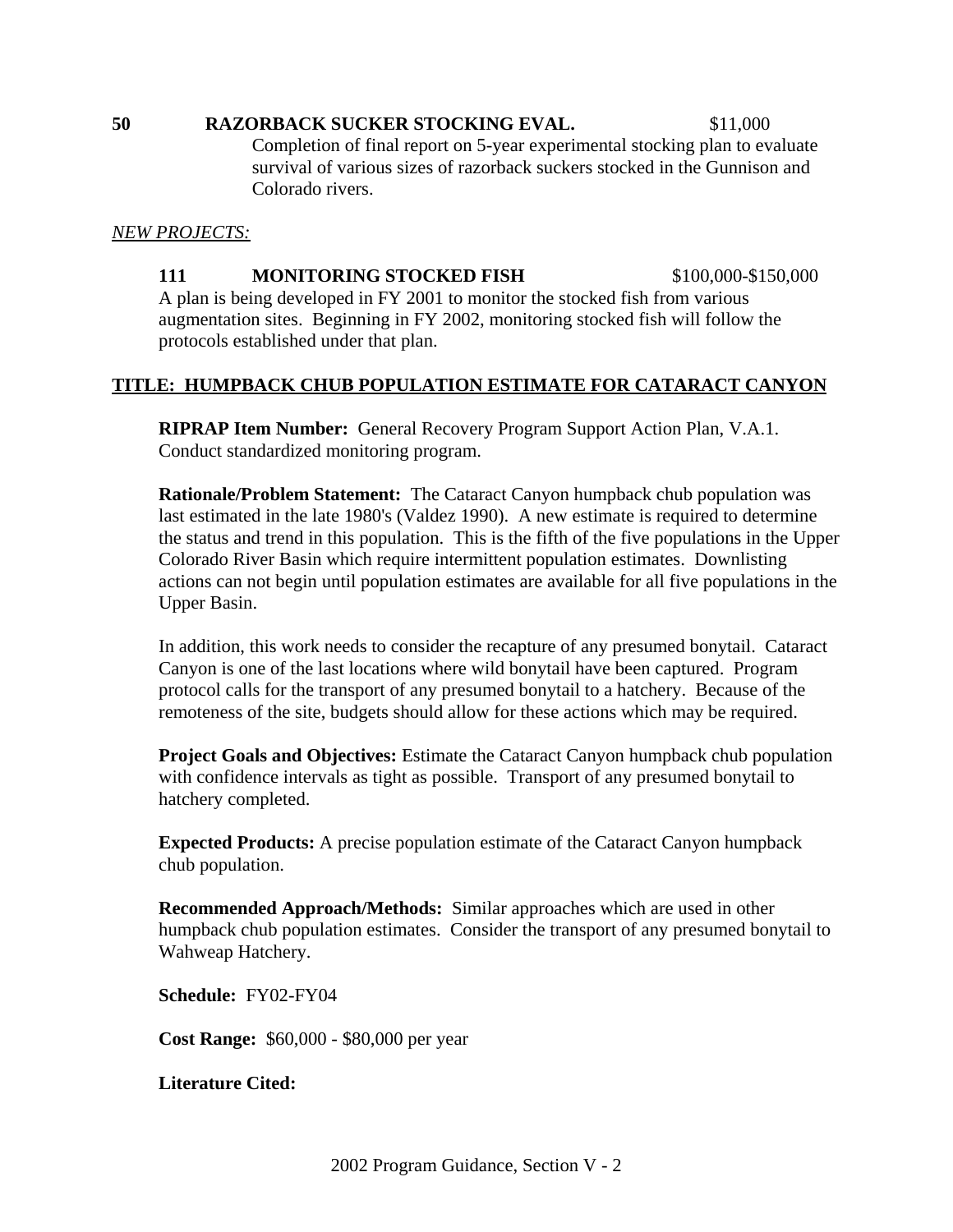Valdez, R. 1990. The endangered fish of Cataract Canyon. Final Report of BIO/WEST to U.S. Department of Interior, Bureau of Reclamation, Salt Lake City, Utah.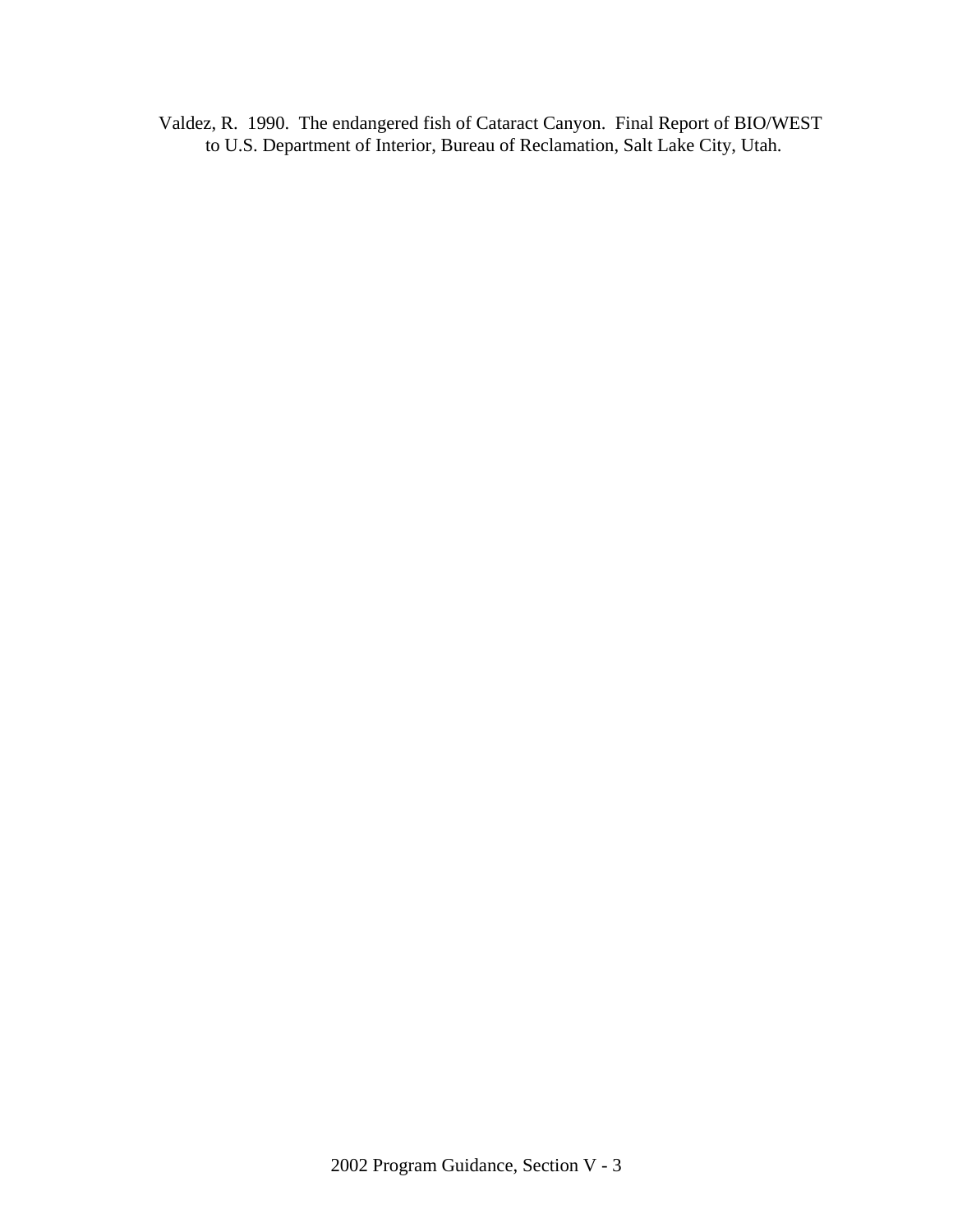## **TITLE: SURVEY SAMPLING FOR LARVAL RAZORBACK SUCKERS IN THE GUNNISON RIVER**

**RIPRAP Item Number:** Colorado River Action Plan: Gunnison River. IV.A.1.b.(2); V.A.2.

**General Project Title:** Survey sampling for larval razorback suckers in the Gunnison River to determine evidence of reproduction by stocked fish for continued evaluation of stocking success.

**Rationale/Problem Statement:** Subadult razorback suckers have been stocked annually in reaches of the Gunnison River since 1996 as part of attempts to re-established selfsustaining populations in the upper Colorado River system. Indications are that at least some of these stocked fish have survived and remain in the Gunnison River (personal communication, Frank Pfeifer, U.S. Fish and Wildlife Service). Fish from the initial stocking efforts have reached sexual maturity, and documentation of spawning through captures of larvae would further evaluate stocking success and advance our understanding of environmental requirements and means to provide appropriate conditions.

## **Project Goals and Objectives:**

Determine if reproduction by stocked razorback suckers is occurring in the Gunnison River through capture of larvae.

If larval razorback suckers are collected, determine distribution and habitat-use patterns, estimate spawning periods, and associate these data with hydrologic and habitat conditions.

## **Expected Products:**

Documentation of reproduction by stocked razorback suckers in the Gunnison River.

Continued evaluation of stocking success.

Advancement of our understanding of environmental requirements of razorback sucker in the Gunnison River and means to provide appropriate conditions.

**Recommended Approach/Methods:** Project design should consider the approach used for sampling larval razorback suckers in the Green River (Muth 1995; Muth et al. 1998). The study should initially target the Gunnison River near Delta, Colorado, but may be later expanded to other areas as dictated by the need for further evaluation of razorback sucker stocking success. Sampling at established sites should occur at least bi-weekly during spring through early summer and target the expected spawning period for razorback suckers based on existing information from the Green River and historic accounts in the upper Colorado River system. Light trapping in low-velocity habitats should be the principal collecting method, but other gear types such as fine-mesh seines and drift nets could be considered depending on local habitat conditions. All samples should be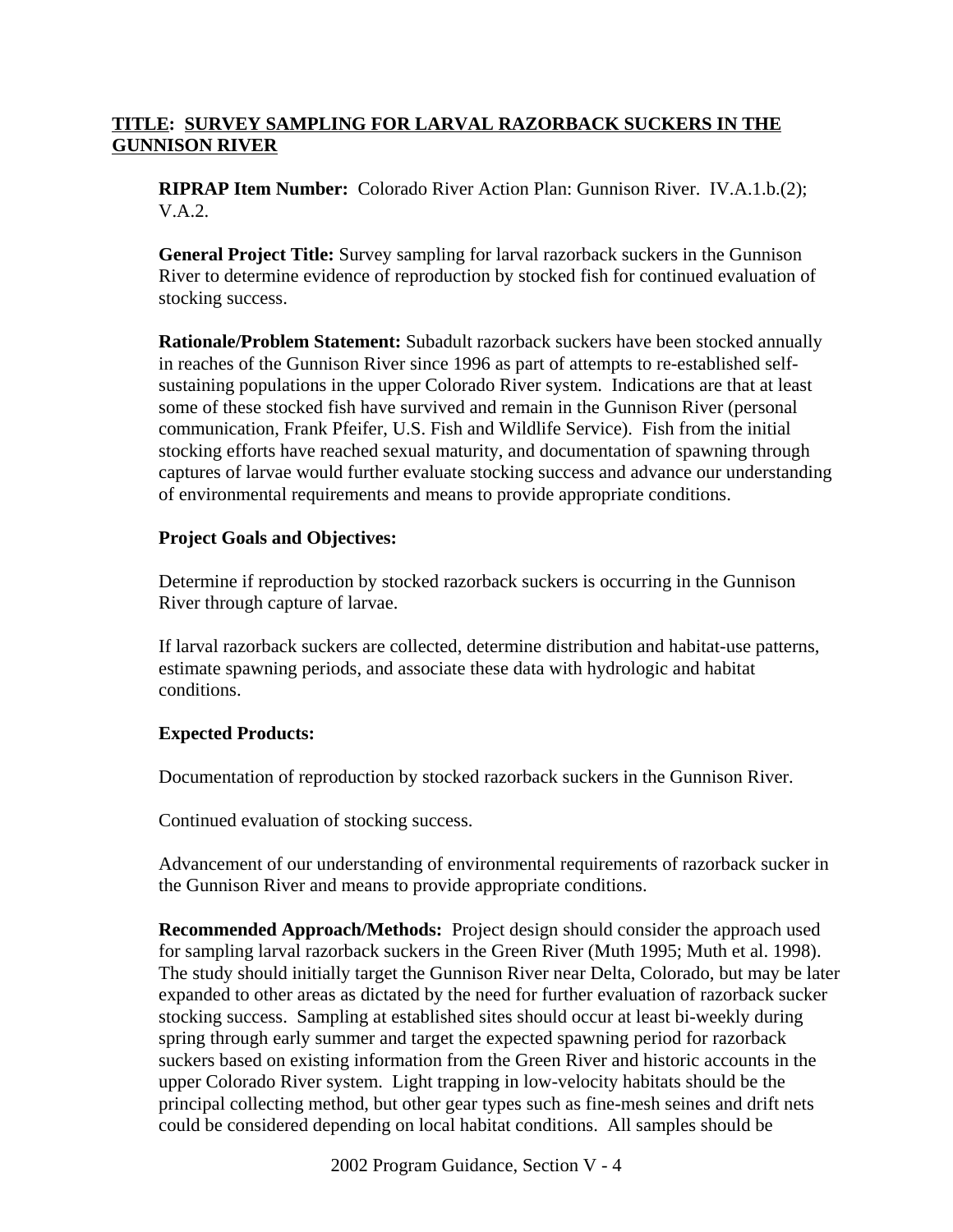preserved in 100% ethanol (to allow for otolith aging of razorback sucker larvae) and sent to Colorado State University Larval Fish Laboratory for processing.

**Schedule:** 2002 through 2004

#### **Estimated Cost Range:** \$35,000 - \$45,000 per year

#### **Literature Cited:**

- Muth, R. T. 1995. Conceptual framework document for development of a standardized monitoring program for basin-wide evaluation of restoration activities for razorback sucker in the Green and upper Colorado River systems. Final Report of Colorado State University Larval Fish Laboratory to Upper Colorado River Endangered Fish Recovery Program, Denver, Colorado.
- Muth, R. T., G. B. Haines, S. M. Meismer, E. J. Wick, T. E. Chart, D. E. Snyder, and J. M. Bundy. 1998. Reproduction and early life history of razorback sucker in the Green River, Utah and Colorado, 1992-1996. Final Report of Colorado State University Larval Fish Laboratory to Upper Colorado River Endangered Fish Recovery Program, Denver, Colorado.

#### *COMPLETED/DISCONTINUED PROJECTS:*

## **22 INTERAGENCY STANDARDIZED MONITORING PROGRAM**

#### **22A1 PIKEMINNOW POPULATION MONITORING**

Combined with project #16.

## **22A2 COLORADO PIKEMINNOW POP. MONITORING**

This 3-year population estimate of pikeminnow in the mainstem Colorado was completed in FY 2000 and the report will be completed in FY 2001. Another 3-year estimate is scheduled to begin in FY 2004.

#### **22A3 BLACK ROCKS HUMPBACK POP. ESTIMATE**

This 3-year population estimate of humpback chub in Black Rocks was completed in FY 2000 and the report will be completed in FY 2001.

## **22A4 YAMPA HUMPBACK POP. ESTIMATE**

This 3-year population estimate of humpback chub in Yampa Canyon was completed in FY 2000 and the report will be completed in FY 2001.

#### **112 COMPUTER INTERACTIVE CATOSTOMID KEY**

Scheduled for completion in FY 2001.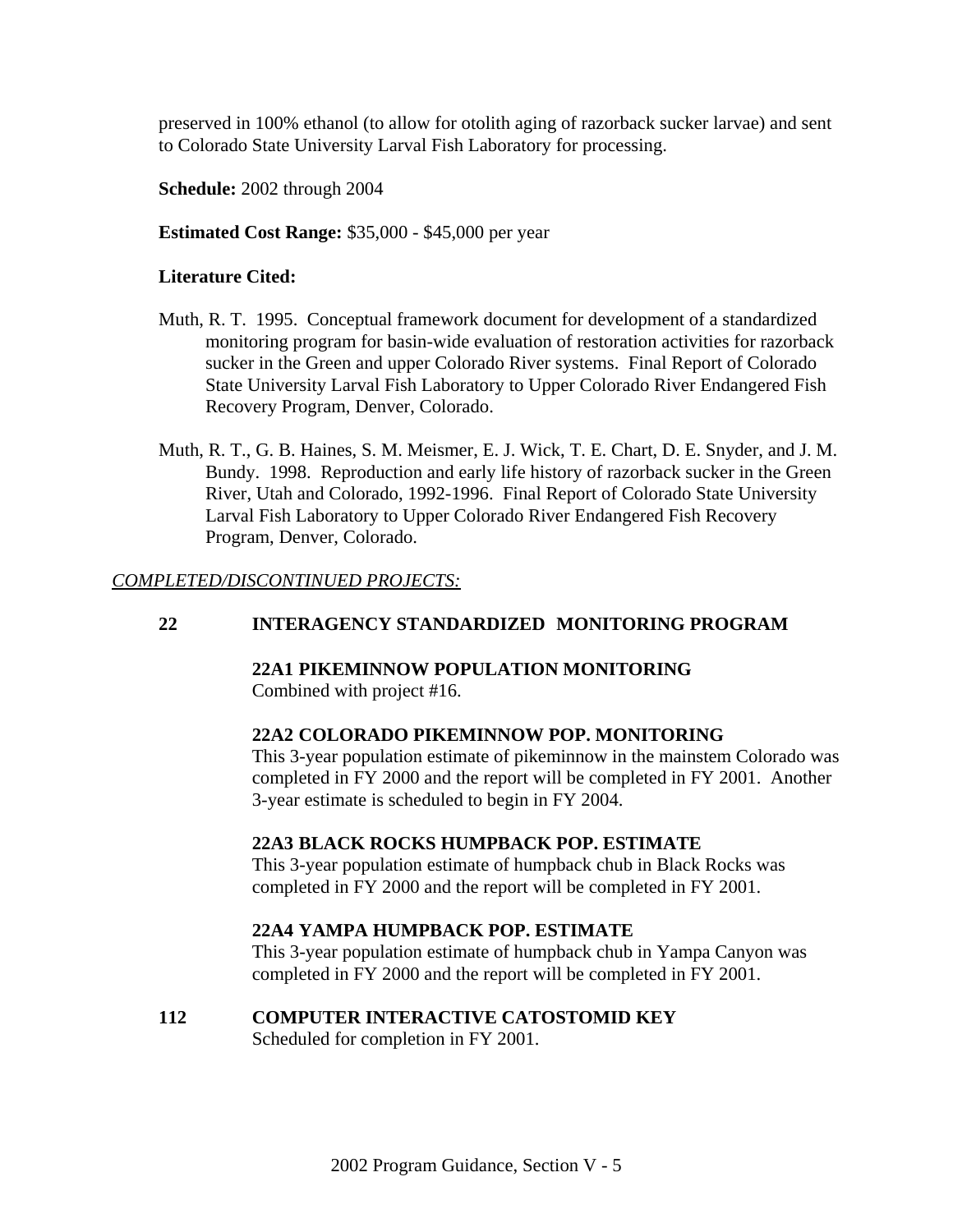## **VI. INFORMATION, EDUCATION, & PUBLIC INVOLVEMENT**

## *ONGOING PROJECTS NEEDING REVISION*

| PROJ.          |       | <b>PROJECTED</b>    |
|----------------|-------|---------------------|
| N <sub>C</sub> | TITLE | <b>FY 02 BUDGET</b> |
|                |       |                     |

#### **12 INFORMATION AND EDUCATION** \$48,000

The Information and Education Program scope of work is a comprehensive communications plan that addresses goals, objectives and tactics for all aspects of the Recovery Program. The plan includes calendars that detail I&E activities in geographic locations served by the Program. Project-specific plans are included as subsets to the comprehensive plan. This method of planning and evaluating I&E activities is designed to improve both internal and external communication with the program. The I&E Committee will review and evaluate plans and calendars quarterly, updating and changing them as needed to address changes in Program activities.

The following projects have scopes of work that contain public involvement activities which are considered subsets of the comprehensive I&E communication plan:

**(CAP-9) YAMPA BASIN PIKE TRANSLOCATION** \$2,000 Northern pike are being removed from the Yampa River and translocated to nearby reservoirs where they can be enjoyed by anglers without threatening native fish. Public relations play a key role in the success of this important nonnative fish control work.

## **(CAP-11) GRAND VALLEY PROJECTS** \$30,000

This SOW is ongoing and addresses public involvement related to: Making efficiency improvements to the Government Highline Canal as part of the Grand Valley Water Management project; constructing a fish screen at the privately-owned Grand Valley Irrigation Company's diversion canal; restoring fish passage at the abandoned, privatelyowned Price-Stubb Dam, the Grand Valley Project and the privately-owned Hartland Dam; and the Gunnison River biological opinion and NEPA compliance. These activities include, but are not limited to, public meetings, news releases, one-on-one meetings with affected interests, distribution of literature and provision of regular updates to local congressional staff.

**(CAP-14) COORDINATED RESERVOIR OPERATIONS** \$43,800 This SOW is ongoing and addresses public involvement related to coordinated operation of reservoirs in the upper reaches of the Colorado River to increase spring peak flows in the 15-Mile Reach of the Colorado River. Activities include, but are not limited to, informing the public through news releases and direct mailings as necessary of any decisions to adjust reservoir operations and bypasses made to enhance flows for endangered fish purposes.

**(CAP-6) FLOODPLAIN RESTORATION** Funds within CAP-6 This SOW is ongoing and addresses public involvement related to habitat restoration along the Colorado mainstem and its tributaries. Activities include, but are not limited to, one-

2002 Program Guidance, Section VI - 1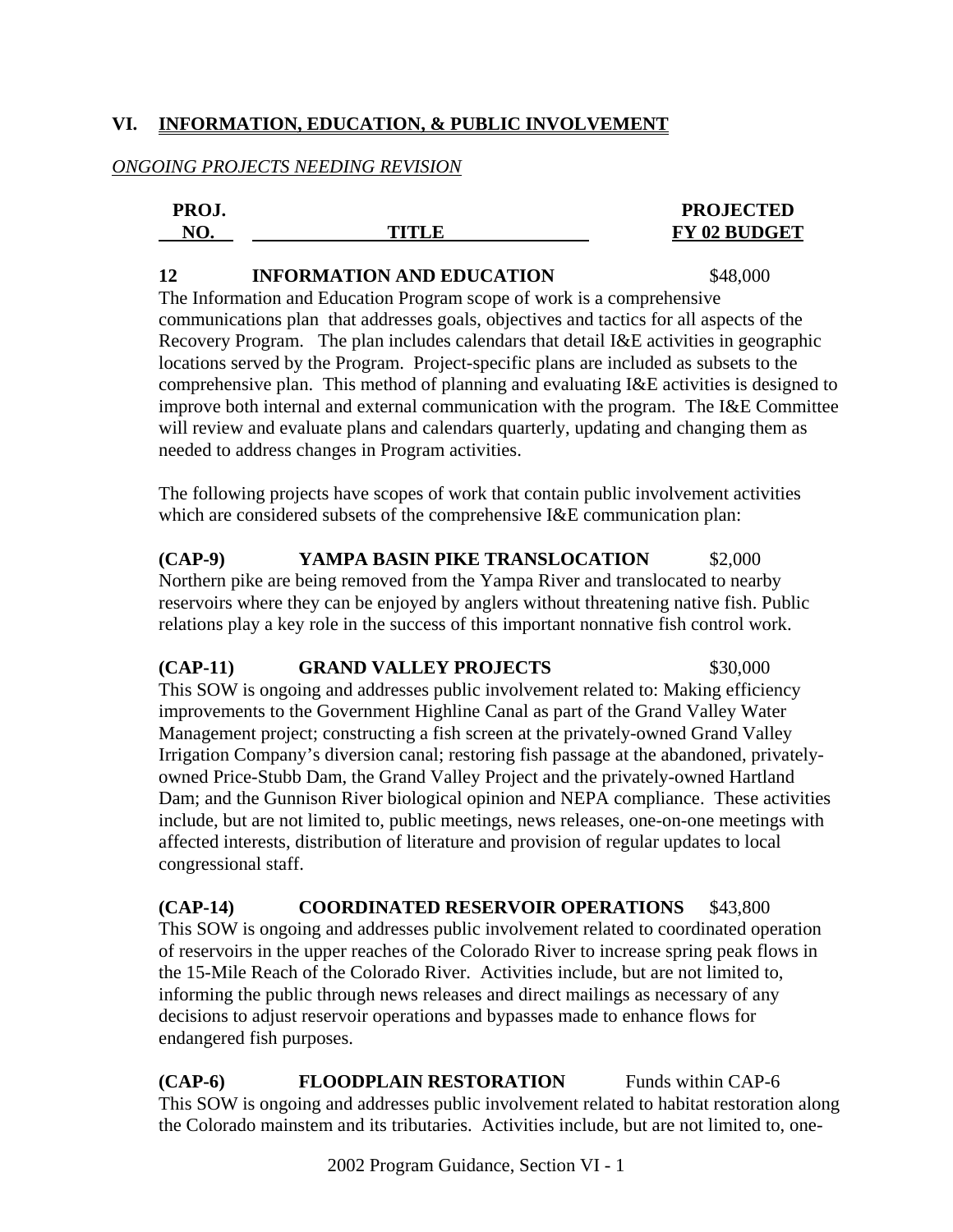on-one meetings with affected landowners, involving potentially affected interests in decision-making processes, informing the public through news releases, distribution of literature and public meetings as appropriate.

**(CAP-18/19) POND RECLAMATION** Funds within CAP18/19 This SOW is ongoing and addresses public involvement related to the removal and control of nonnative fishes in Colorado and Gunnison River floodplain source ponds. Activities include, but are not limited to, maintaining a "Listening Log," preparing newsletter and magazine articles and working with the news media to ensure the public is informed about reclamation efforts.

**12-H INTERPRETIVE SIGNS AND EXHIBITS** \$30,000 The Recovery Program is working to install interpretive signs and exhibits in key locations in the upper Colorado River basin to explain the importance of recovering the endangered fishes. Possible sites in FY 02 include the Grand Valley area, the Vernal field museum and the visitors center.

#### **12-I INTERACTIVE BASINWIDE MAP** \$20,000 In fiscal years 2000 and 2001, the I&E Committee identified the need for a publication or poster that would visually depict the Upper Basin and how recovery efforts relate to a particular community or area of interest. The need for this schematic has grown to the extent that the Committee has determined that a modifiable, multi-purpose computer graphic should be developed. The Colorado River Water Users Association is interested in a web-based interactive map for the entire basin and the Program would like to pursue partnering with that group. About \$3,000 of this project budget would be offered to help with the cost of developing a base map. The remaining budget would go toward customizing the graphic for the various purposes to be detailed in the scope of work.

# *COMPLETED/DISCONTINUED PROJECTS:*

# **12-D (CAP-25) COORDINATED FACILITIES STUDY**

The Coordinated Facilities Study (CAP-25) will be completed in FY 2001.

# **12-G ADVANCED PROJECT WILD WORKSHOP**

This was a one-year project for FY 2001.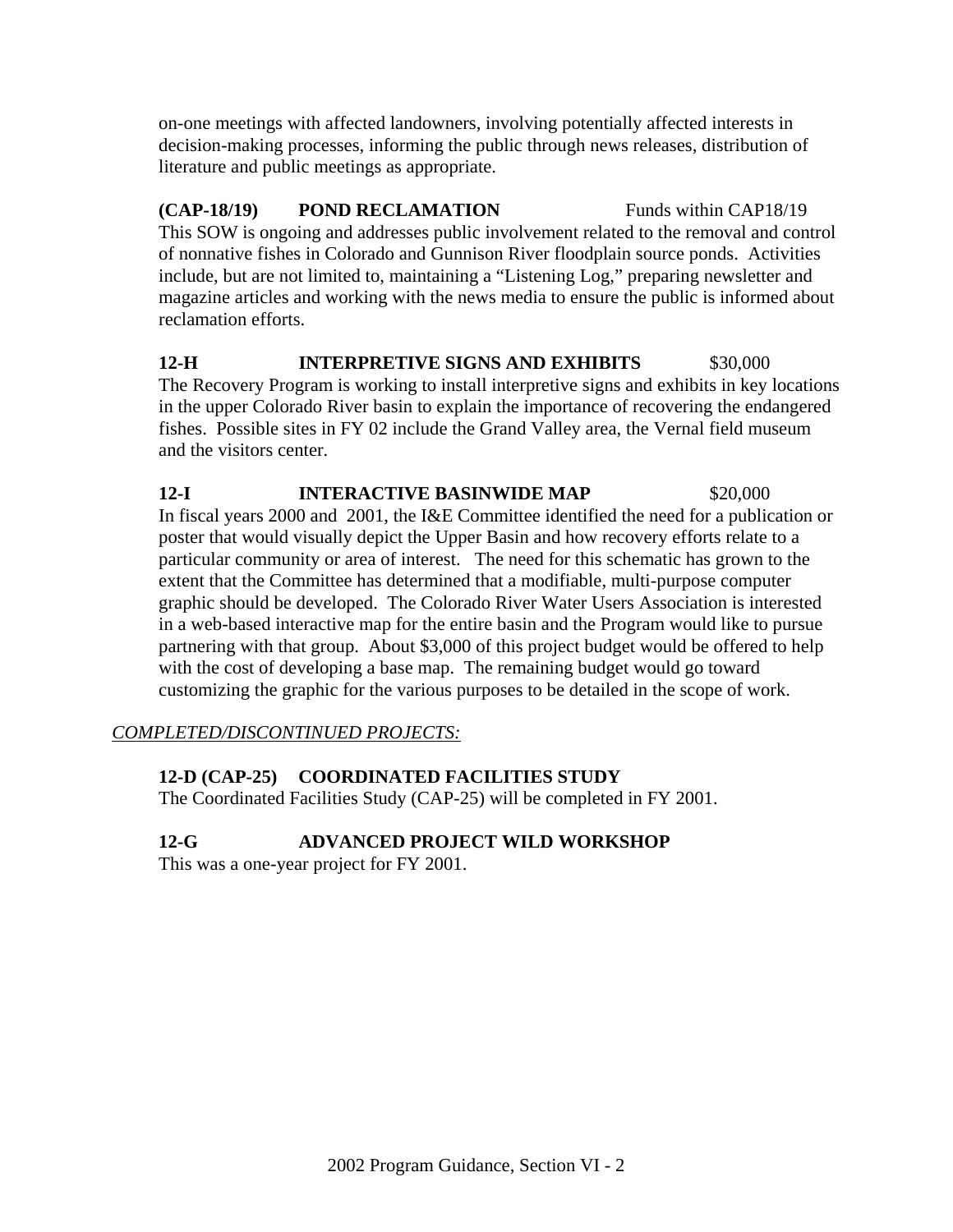# **VII. PROGRAM MANAGEMENT**

Program management activities for FY 2002 focus on continued planning and coordination of Program activities by the Program Director and staff and by Utah, Colorado, Wyoming, and the Bureau of Reclamation.

| PROJ.          |       | <b>PROJECTED</b>    |
|----------------|-------|---------------------|
| N <sub>O</sub> | TITLE | <b>FY 02 BUDGET</b> |
|                |       |                     |

# *ONGOING PROJECTS*

| 1                | UTAH PROGRAM MANAGEMENT              | \$85,000  |
|------------------|--------------------------------------|-----------|
| $\mathbf{2}$     | <b>B. RECLAMATION PROGRAM MGMT.</b>  | \$150,000 |
| 3                | <b>SERVICE PROGRAM MANAGEMENT</b>    | \$820,000 |
| $\boldsymbol{4}$ | <b>COLORADO PROGRAM MANAGEMENT</b>   | \$110,000 |
| 5                | WYOMING PROGRAM MANAGEMENT           | \$14,000  |
| <b>CAP21</b>     | <b>CAPITAL PROJECTS COORDINATION</b> | \$400,000 |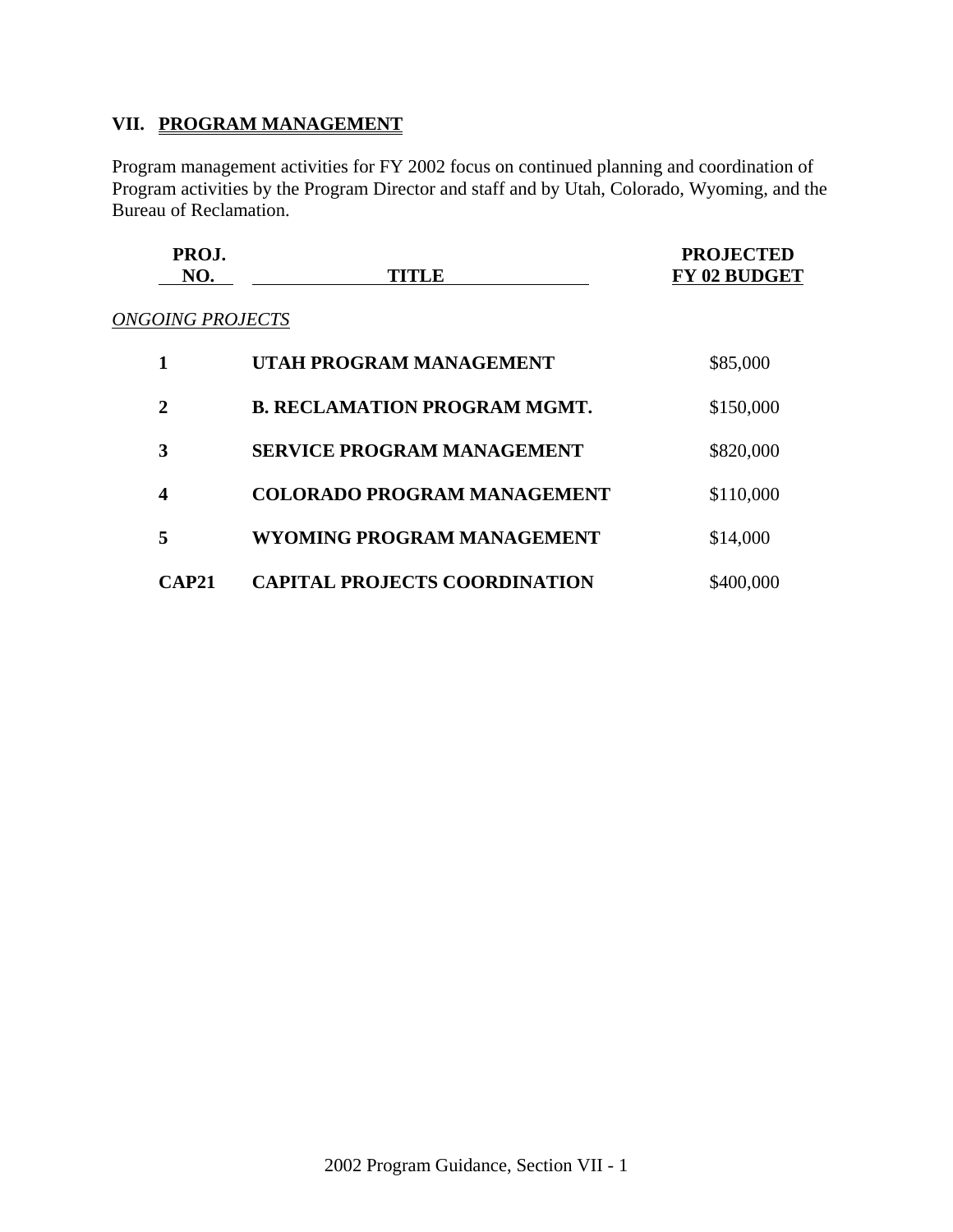#### FY-2002 PROPOSED SCOPE OF WORK for: Project #: \_\_

*(Show brief title of project here)*

Lead Agency:

Submitted by: *[Give name of project manager, give name, address, phone, fax, and e-mail of principal investigator]*

Date:

| Category:                      | <b>Expected Funding Source:</b> |  |
|--------------------------------|---------------------------------|--|
| $\Box$ Ongoing project         | Annual or O&M funds             |  |
| $\Box$ Ongoing-revised project | $\angle$ Capital funds          |  |
|                                |                                 |  |

- Requested new project Channel Channel Channel Channel Channel Channel Channel Channel Channel Channel Channel Channel Channel Channel Channel Channel Channel Channel Channel Channel Channel Channel Channel Channel Channel
- Unsolicited proposal
	- I. Title of Proposal:

 $A$ nnual or  $O&M$  funds  $\overline{\phantom{a}}$  Capital funds

- II. Relationship to RIPRAP: *[Action plan(s), task number(s) and title(s) in the most recent RIPRAP which are correlated with this project]*
- III. Study Background/Rationale and Hypotheses: *[If applicable] [Include description of expected study results and how those results will be integrated into the overall recovery effort.]*
- IV. Study Goals, Objectives, End Product: *[Include measurable outcomes and their expected due dates.]*
- V. Study area *[including river miles and sampling dates, if appropriate]*
- VI. Study Methods/Approach *[provide a clear description of sampling methods, gear types, numbers and life stages of fish to be collected, statistical analyses to be used, etc.]*
- VII. Task Description and Schedule

#### VIII. FY-2002 Work

- Deliverables/Due Dates
- Budget *[broken out by task and funding target]*
	- Labor
	- **Travel**
	- **Equipment**
	- Other
	- Total

FY-2003 Work (for multi-year study)

- Deliverables/Due Dates
- Budget estimate

FY-2004 etc. (for multi-year study)